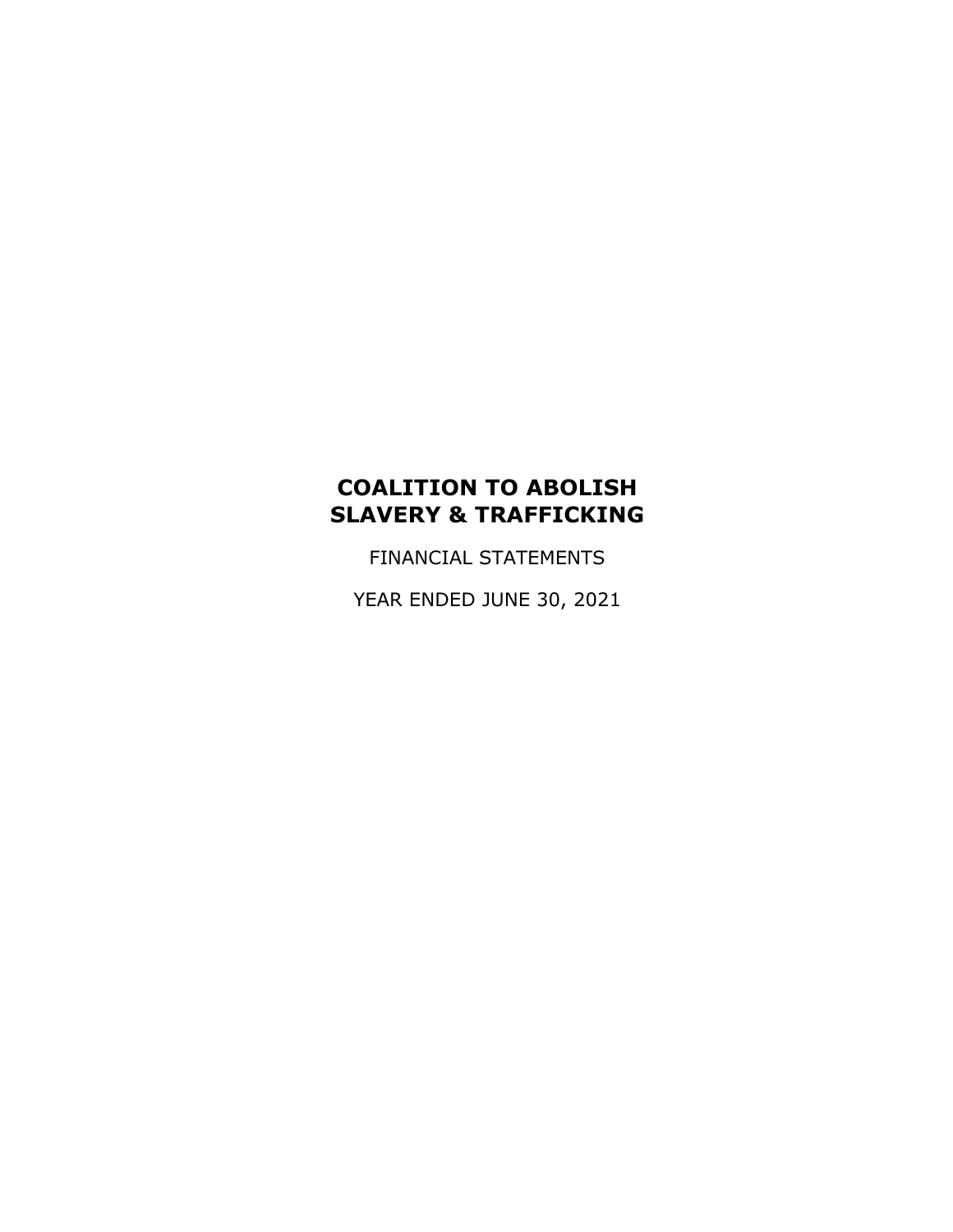FINANCIAL STATEMENTS

YEAR ENDED JUNE 30, 2021

### **CONTENTS**

| Page                                          |
|-----------------------------------------------|
|                                               |
|                                               |
|                                               |
|                                               |
|                                               |
|                                               |
|                                               |
| Schedule of Expenditures of Federal Awards 21 |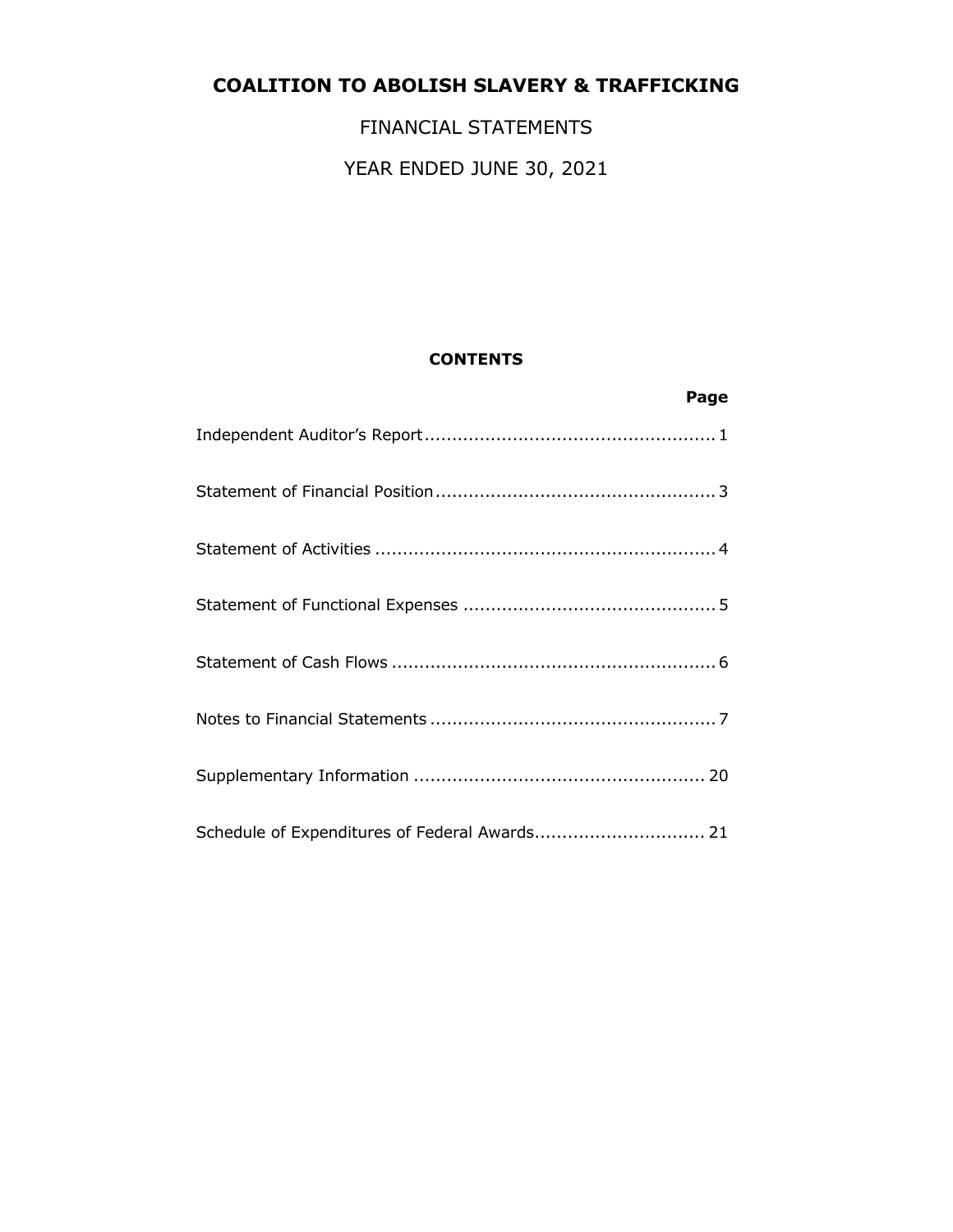

**AUDIT AND ASSURANCE** 

#### **INDEPENDENT AUDITOR'S REPORT**

To the Board of Directors Coalition to Abolish Slavery & Trafficking

#### **Report on the Financial Statements**

We have audited the accompanying financial statements of Coalition to Abolish Slavery & Trafficking (CAST), which comprise the statement of financial position as of June 30, 2021, and the related statements of activities, functional expenses and cash flows for the year then ended, and the related notes to the financial statements.

#### **Management's Responsibility for the Financial Statements**

Management is responsible for the preparation and fair presentation of these financial statements in accordance with accounting principles generally accepted in the United States of America; this includes the design, implementation, and maintenance of internal control relevant to the preparation and fair presentation of financial statements that are free from material misstatement, whether due to fraud or error.

#### **Auditor's Responsibility**

Our responsibility is to express an opinion on these financial statements based on our audit. We conducted our audit in accordance with auditing standards generally accepted in the United States of America and the standards applicable to financial audits contained in *Government Auditing Standards*, issued by the Comptroller General of the United States. Those standards require that we plan and perform the audit to obtain reasonable assurance about whether the financial statements are free from material misstatement.

An audit involves performing procedures to obtain audit evidence about the amounts and disclosures in the financial statements. The procedures selected depend on the auditor's judgment, including the assessment of the risks of material misstatement of the financial statements, whether due to fraud or error. In making those risk assessments, the auditor considers internal control relevant to the entity's preparation and fair presentation of the financial statements in order to design audit procedures that are appropriate in the circumstances, but not for the purpose of expressing an opinion on the effectiveness of the entity's internal control. Accordingly, we express no such opinion. An audit also includes evaluating the appropriateness of accounting policies used and the reasonableness of significant accounting estimates made by management, as well as evaluating the overall presentation of the financial statements.

We believe that the audit evidence we have obtained is sufficient and appropriate to provide a basis for our audit opinion.

#### **Opinion**

In our opinion, the financial statements referred to above present fairly, in all material respects, the financial position of CAST as of June 30, 2021, and the changes in its net assets and its cash flows for the year then ended in accordance with accounting principles generally accepted in the United States of America.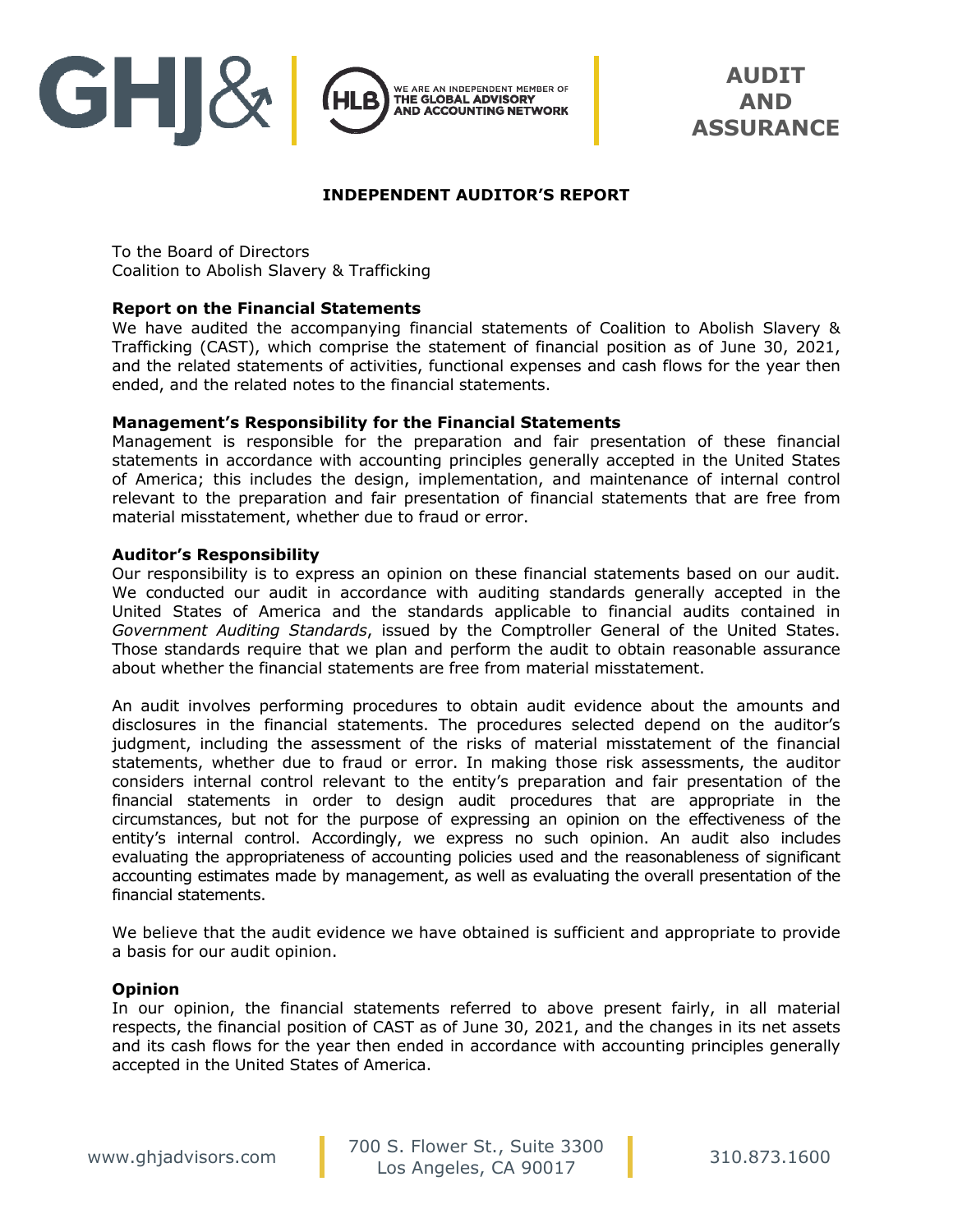#### **Report on Summarized Comparative Information**

We have previously audited CAST's 2020 financial statements, and we expressed an unmodified audit opinion on those audited financial statements in our report dated March 30, 2021. In our opinion, the summarized comparative information presented herein as of and for the year ended June 30, 2020, is consistent, in all material respects, with the audited financial statements from which it has been derived.

#### **Other Matters - Supplementary Information**

Our audit was conducted for the purpose of forming an opinion on the financial statements as a whole. The accompanying Schedule of Expenditures of Federal Awards, as required by the audit requirements of Title 2 U.S. Code of Federal Regulations (CFR) Part 200, *Uniform Administrative Requirements, Cost Principles, and Audit Requirements for Federal Awards* (Uniform Guidance), is presented for purposes of additional analysis and is not a required part of the financial statements. Such information is the responsibility of management and was derived from and relates directly to the underlying accounting and other records used to prepare the financial statements. The information has been subjected to the auditing procedures applied in the audit of the financial statements and certain additional procedures, including comparing and reconciling such information directly to the underlying accounting and other records used to prepare the financial statements or to the financial statements themselves, and other additional procedures in accordance with auditing standards generally accepted in the United States of America. In our opinion, the information is fairly stated, in all material respects, in relation to the financial statements as a whole.

#### **Other Reporting Required by** *Government Auditing Standards*

In accordance with *Government Auditing Standards*, we have also issued our report dated March 10, 2022 on our consideration of CAST's internal control over financial reporting and on our tests of its compliance with certain provisions of laws, regulations, contracts, and grant agreements and other matters. The purpose of that report is to describe the scope of our testing of internal control over financial reporting and compliance and the results of that testing, and not to provide an opinion on internal control over financial reporting or on compliance. That report is an integral part of an audit performed in accordance with *Government Auditing Standards* in considering CAST's internal control over financial reporting and compliance.

*Green Hasson & Janks LLP* 

March 10, 2022 Los Angeles, California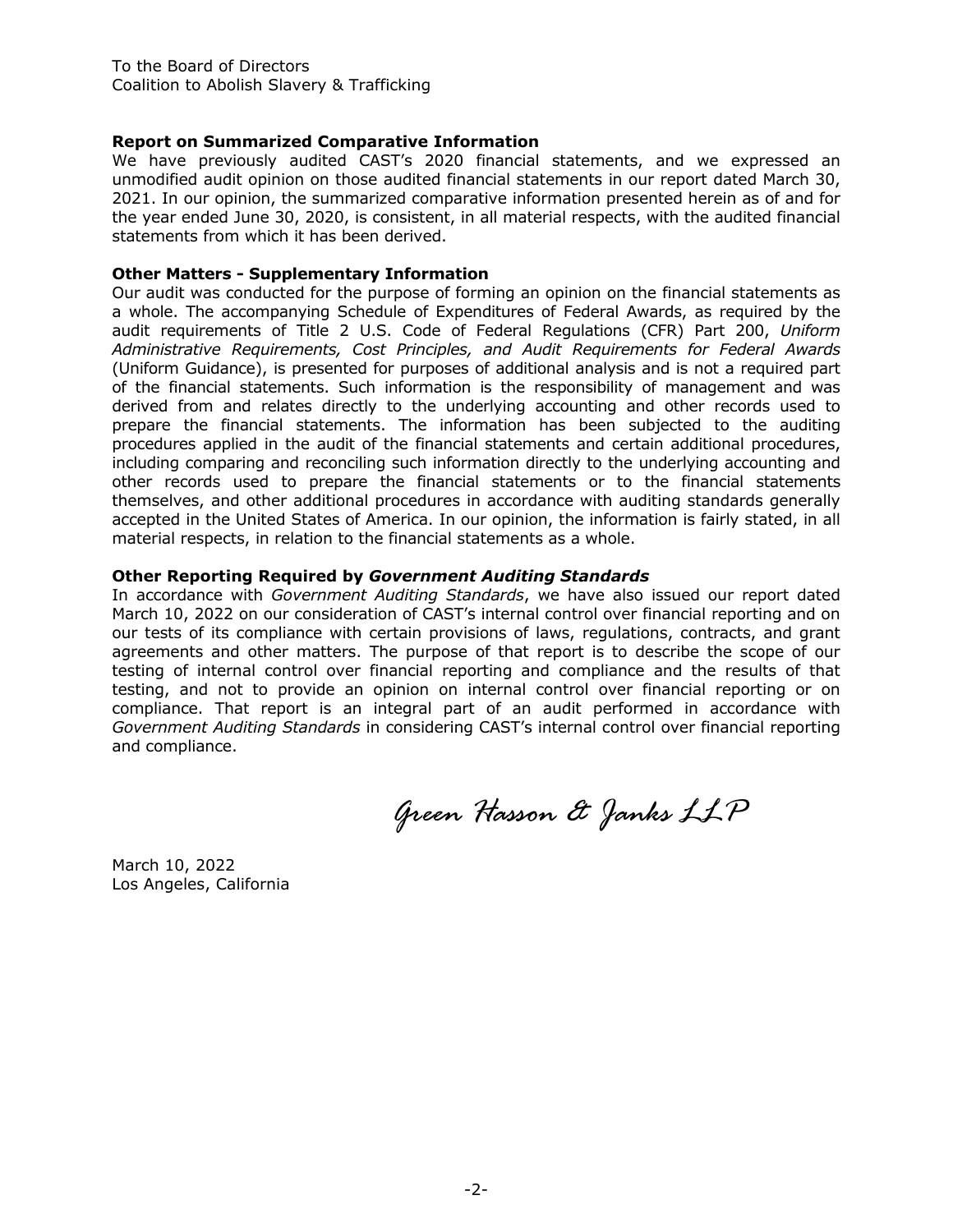#### STATEMENT OF FINANCIAL POSITION June 30, 2021 With Summarized Totals at June 30, 2020

|                                             | <b>With Donor</b><br>Without Donor |              |    |              |    | 2020        |                 |
|---------------------------------------------|------------------------------------|--------------|----|--------------|----|-------------|-----------------|
|                                             |                                    | Restrictions |    | Restrictions |    | Total       | Total           |
| <b>ASSETS</b>                               |                                    |              |    |              |    |             |                 |
| Cash and Cash Equivalents                   | \$                                 | 1,977,098    | \$ | 410,450      | \$ | 2,387,548   | \$<br>1,650,509 |
| Grants and Contracts Receivable (Net)       |                                    | 1,786,083    |    |              |    | 1,786,083   | 1,584,420       |
| Contributions Receivable (Net)              |                                    | 89,127       |    | 50,000       |    | 139,127     | 437,163         |
| Prepaid Expenses, Deposits and Other Assets |                                    | 222,339      |    |              |    | 222,339     | 65,446          |
| Property and Equipment (Net)                |                                    | 4,223,619    |    |              |    | 4,223,619   | 656,179         |
| <b>TOTAL ASSETS</b>                         |                                    | 8,298,266    | \$ | 460,450      |    | \$8,758,716 | \$4,393,717     |
|                                             |                                    |              |    |              |    |             |                 |
| <b>LIABILITIES AND NET ASSETS</b>           |                                    |              |    |              |    |             |                 |
| <b>LIABILITIES:</b>                         |                                    |              |    |              |    |             |                 |
| <b>Accounts Payable</b>                     | \$                                 | 205,353      | \$ |              | \$ | 205,353     | \$<br>99,449    |
| <b>Accrued Liabilities</b>                  |                                    | 352,365      |    |              |    | 352,365     | 335,706         |
| Paycheck Protection Program Loan            |                                    | 566,500      |    |              |    | 566,500     | 566,500         |
| Note Payable                                |                                    | 3,545,227    |    |              |    | 3,545,227   |                 |
| <b>TOTAL LIABILITIES</b>                    |                                    | 4,669,445    |    |              |    | 4,669,445   | 1,001,655       |
| <b>NET ASSETS:</b>                          |                                    |              |    |              |    |             |                 |
| <b>Without Donor Restrictions</b>           |                                    | 3,628,821    |    |              |    | 3,628,821   | 2,821,178       |
| With Donor Restrictions                     |                                    |              |    | 460,450      |    | 460,450     | 570,884         |
| <b>TOTAL NET ASSETS</b>                     |                                    | 3,628,821    |    | 460,450      |    | 4,089,271   | 3,392,062       |
| TOTAL LIABILITIES AND                       |                                    |              |    |              |    |             |                 |
| <b>NET ASSETS</b>                           |                                    | 8,298,266    | \$ | 460,450      |    | \$8,758,716 | \$4,393,717     |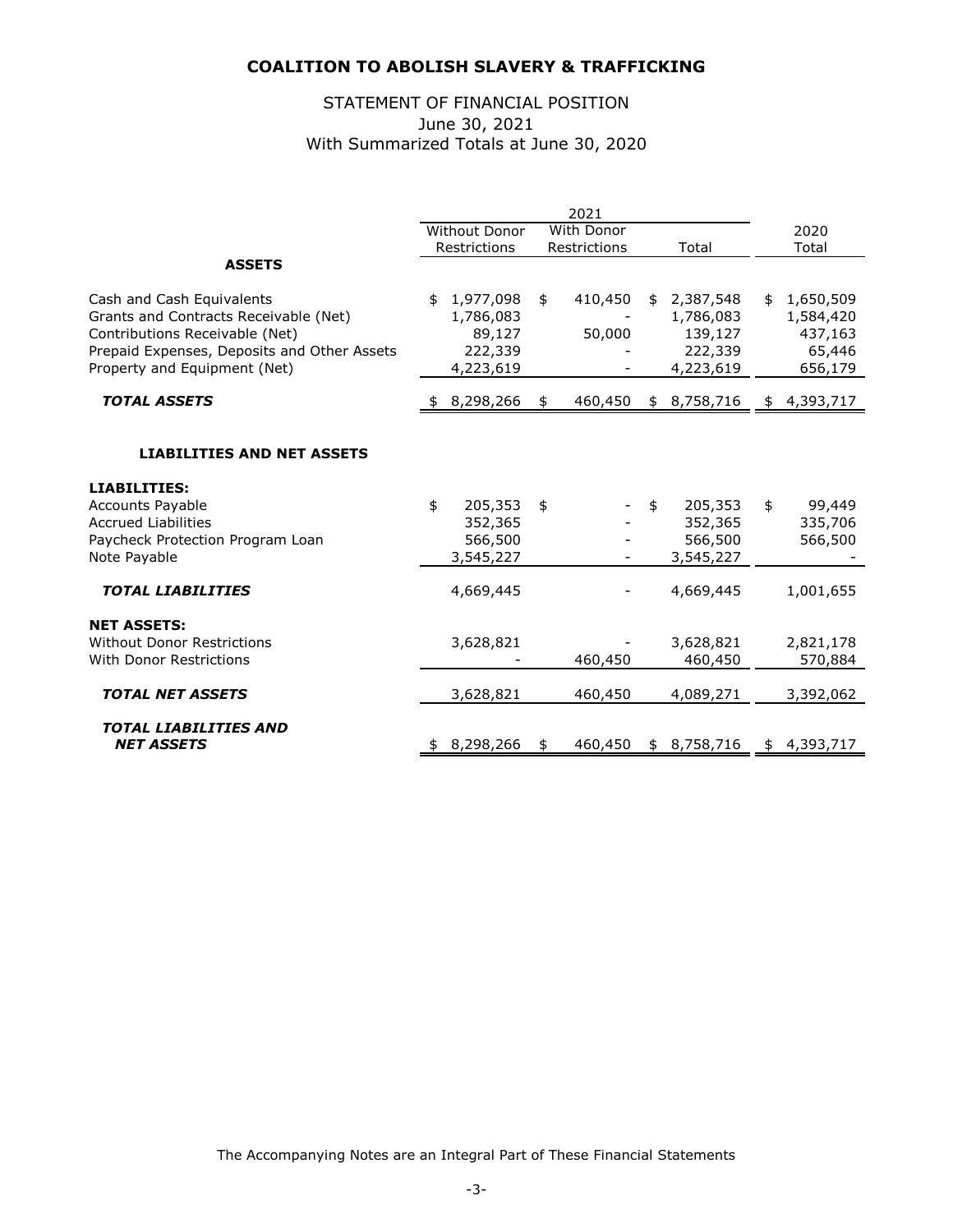### STATEMENT OF ACTIVITIES Year Ended June 30, 2021 With Summarized Totals for the Year Ended June 30, 2020

|                                  | Without Donor   | 2020          |                 |                 |
|----------------------------------|-----------------|---------------|-----------------|-----------------|
|                                  | Restrictions    | Restrictions  | Total           | Total           |
| <b>REVENUE AND SUPPORT:</b>      |                 |               |                 |                 |
| <b>Government Contracts</b>      | 4,083,724<br>\$ | -\$           | 4,083,724<br>\$ | 3,425,202<br>\$ |
| Public Support:                  |                 |               |                 |                 |
| Foundations                      | 626,500         | 536,732       | 1,163,232       | 697,000         |
| <b>Individual and Business</b>   |                 |               |                 |                 |
| Contributions                    | 789,185         | 200,000       | 989,185         | 1,384,894       |
| <b>In-Kind Donations</b>         | 1,786,974       |               | 1,786,974       | 2,078,713       |
| Other Revenue                    | 4,924           |               | 4,924           | 14,023          |
| Net Assets Released from         |                 |               |                 |                 |
| <b>Donor Restrictions</b>        | 847,166         | (847,166)     |                 |                 |
| <b>TOTAL REVENUE AND SUPPORT</b> | 8,138,473       | (110, 434)    | 8,028,039       | 7,599,832       |
| <b>EXPENSES:</b>                 |                 |               |                 |                 |
| Program Services                 | 6,386,701       |               | 6,386,701       | 5,994,836       |
| <b>Support Services</b>          | 944,129         |               | 944,129         | 834,286         |
|                                  |                 |               |                 |                 |
| <b>TOTAL EXPENSES</b>            | 7,330,830       |               | 7,330,830       | 6,829,122       |
| <b>CHANGE IN NET ASSETS</b>      | 807,643         | (110, 434)    | 697,209         | 770,710         |
| Net Assets - Beginning of Year   | 2,821,178       | 570,884       | 3,392,062       | 2,621,352       |
| <b>NET ASSETS - END OF YEAR</b>  | 3,628,821<br>\$ | 460,450<br>\$ | 4,089,271<br>\$ | 3,392,062<br>\$ |

#### The Accompanying Notes are an Integral Part of These Financial Statements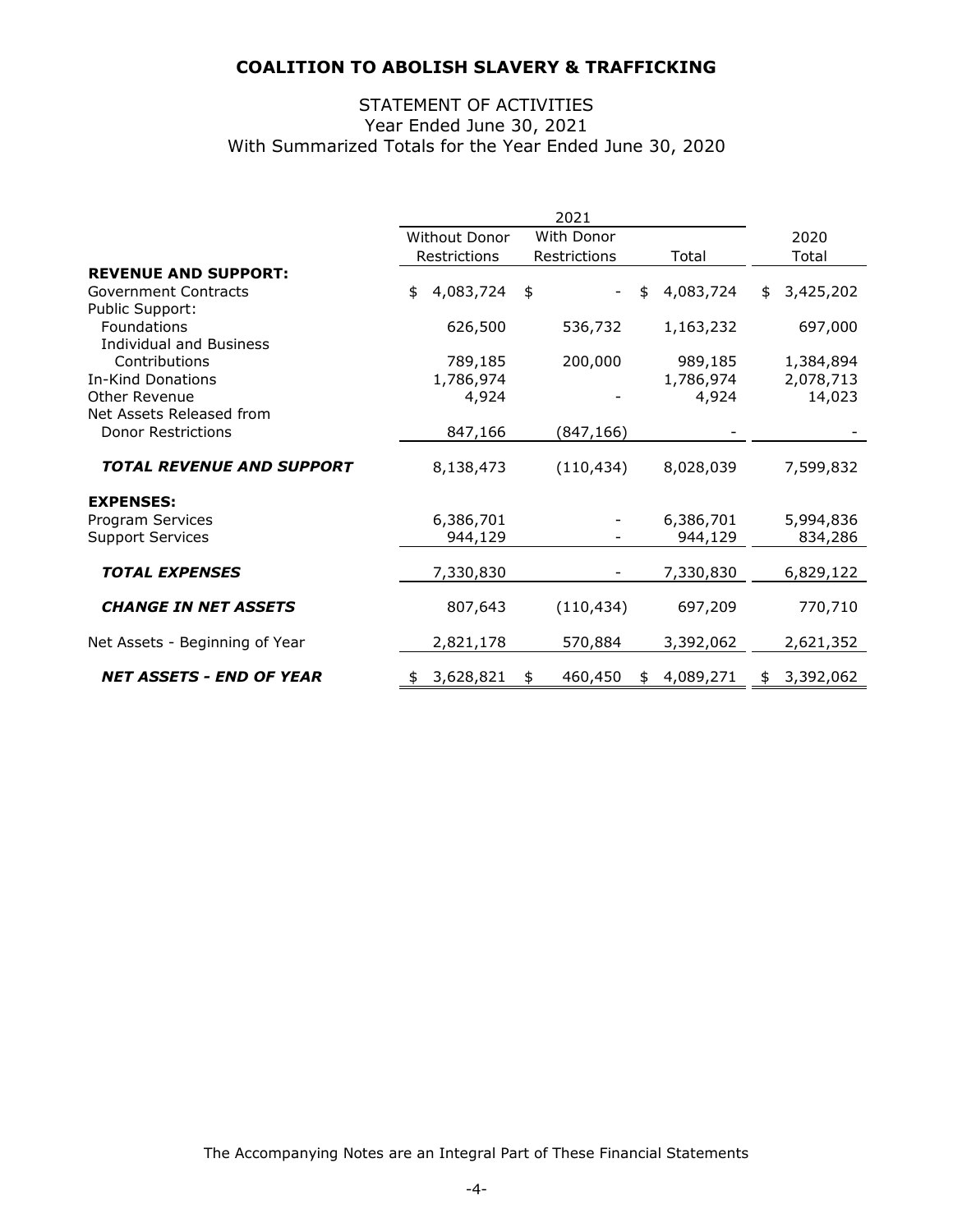#### STATEMENT OF FUNCTIONAL EXPENSESYear Ended June 30, 2021 With Summarized Totals for the Year Ended June 30, 2020

|                                     |             |                 |                 | 2021          |     |                         |                      |                 |             |
|-------------------------------------|-------------|-----------------|-----------------|---------------|-----|-------------------------|----------------------|-----------------|-------------|
|                                     |             |                 | Total           |               |     | <b>Support Services</b> |                      |                 |             |
|                                     | Empowerment | Legal           | Program         | Management    |     |                         | <b>Total Support</b> |                 | 2020        |
|                                     | Programs    | Services        | Services        | and General   |     | Fundraising             | Services             | Total           | Total       |
| <b>Salaries</b>                     | 1,897,803   | 565,438<br>\$   | 2,463,241<br>\$ | 143,994<br>\$ | \$  | 203,908                 | 347,902<br>\$        | 2,811,143<br>\$ | \$2,618,768 |
| <b>Employee Benefits</b>            | 264,617     | 78,841          | 343,458         | 20,078        |     | 28,432                  | 48,510               | 391,968         | 318,880     |
| Payroll Taxes                       | 152,823     | 45,533          | 198,356         | 11,595        |     | 16,420                  | 28,015               | 226,371         | 214,724     |
| <b>TOTAL PERSONNEL COSTS</b>        | 2,315,243   | 689,812         | 3,005,055       | 175,667       |     | 248,760                 | 424,427              | 3,429,482       | 3,152,372   |
| <b>Professional Services</b>        | 200,335     | 58,241          | 258,576         | 231,036       |     | 5,895                   | 236,931              | 495,507         | 593,648     |
| Program and Client Services         | 906,418     | 1,649,063       | 2,555,481       | 117,233       |     |                         | 117,233              | 2,672,714       | 1,993,117   |
| Occupancy                           | 148,919     | 44,370          | 193,289         | 10,624        |     | 15,045                  | 25,669               | 218,958         | 434,891     |
| Telephone and Telecommunication     | 52,280      | 18,130          | 70,410          | 4,720         |     | 6,684                   | 11,404               | 81,814          | 79,663      |
| <b>Bad Debt Expense</b>             |             |                 |                 | 58,571        |     |                         | 58,571               | 58,571          | 110,802     |
| Insurance                           | 34,298      | 10,219          | 44,517          | 2,602         |     | 3,685                   | 6,287                | 50,804          | 38,197      |
| Computer Equipment and Software     | 26,548      | 7,910           | 34,458          | 2,014         |     | 2,852                   | 4,866                | 39,324          | 61,139      |
| Supplies                            | 29,660      | 8,269           | 37,929          |               | 327 | 44                      | 371                  | 38,300          | 32,983      |
| Postage, Shipping and Delivery      | 18,831      | 5,704           | 24,535          | 4,354         |     | 6,125                   | 10,479               | 35,014          | 25,247      |
| Depreciation                        | 19,192      | 5,718           | 24,910          | 1,416         |     | 2,103                   | 3,519                | 28,429          | 29,235      |
| Graphic Design and Media Production | 13,074      | 7,102           | 20,176          | 2,984         |     | 4,226                   | 7,210                | 27,386          | 9,873       |
| <b>Training and Meetings</b>        | 14,044      | 9,678           | 23,722          |               | 693 | 981                     | 1,674                | 25,396          | 13,020      |
| Travel                              | 16,243      | 5,334           | 21,577          | 1,104         |     | 1,563                   | 2,667                | 24,244          | 32,755      |
| Other                               | 12,014      | 3,579           | 15,593          | 1,987         |     | 1,291                   | 3,278                | 18,871          | 12,164      |
| Staff Training and Development      | 12,546      | 3,738           | 16,284          |               | 952 | 1,348                   | 2,300                | 18,584          | 11,513      |
| Bank and Payroll Processing Fees    | 7,058       | 2,103           | 9,161           | 8,105         |     | 758                     | 8,863                | 18,024          | 15,673      |
| Events                              |             |                 |                 |               |     | 15,052                  | 15,052               | 15,052          | 30,155      |
| Dues and Subscriptions              | 6,207       | 6,916           | 13,123          |               | 331 | 468                     | 799                  | 13,922          | 4,823       |
| Repairs and Maintenance             | 8,765       | 2,612           | 11,377          |               | 665 | 942                     | 1,607                | 12,984          | 19,497      |
| Recruiting                          | 5,029       | 1,499           | 6,528           |               | 382 | 540                     | 922                  | 7,450           | 2,324       |
| Equipment                           |             |                 |                 |               |     |                         |                      |                 | 58,892      |
| Local Parking and Mileage           |             |                 |                 |               |     |                         |                      |                 | 58,755      |
| Printing and Reproduction           |             |                 |                 |               |     |                         |                      |                 | 8,384       |
| <b>TOTAL 2021</b>                   |             |                 |                 |               |     |                         |                      |                 |             |
| <b>FUNCTIONAL EXPENSES</b>          | 3,846,704   | 2,539,997<br>\$ | 6,386,701<br>\$ | 625,767<br>\$ | \$  | 318,362                 | 944,129<br>\$        | \$7,330,830     |             |
|                                     | 52%         | 35%             | 87%             |               | 9%  | 4%                      | 13%                  | 100%            |             |
| <b>TOTAL 2020</b>                   |             |                 |                 |               |     |                         |                      |                 |             |
| <b>FUNCTIONAL EXPENSES</b>          | 3,459,036   | 2,535,800<br>\$ | 5,994,836<br>\$ | 568,501<br>\$ | \$  | 265,785                 | 834,286<br>\$        |                 | 6,829,122   |
|                                     | 51%         | 37%             | 88%             |               | 8%  | 4%                      | 12%                  |                 | 100%        |

The Accompanying Notes are an Integral Part of These Financial Statements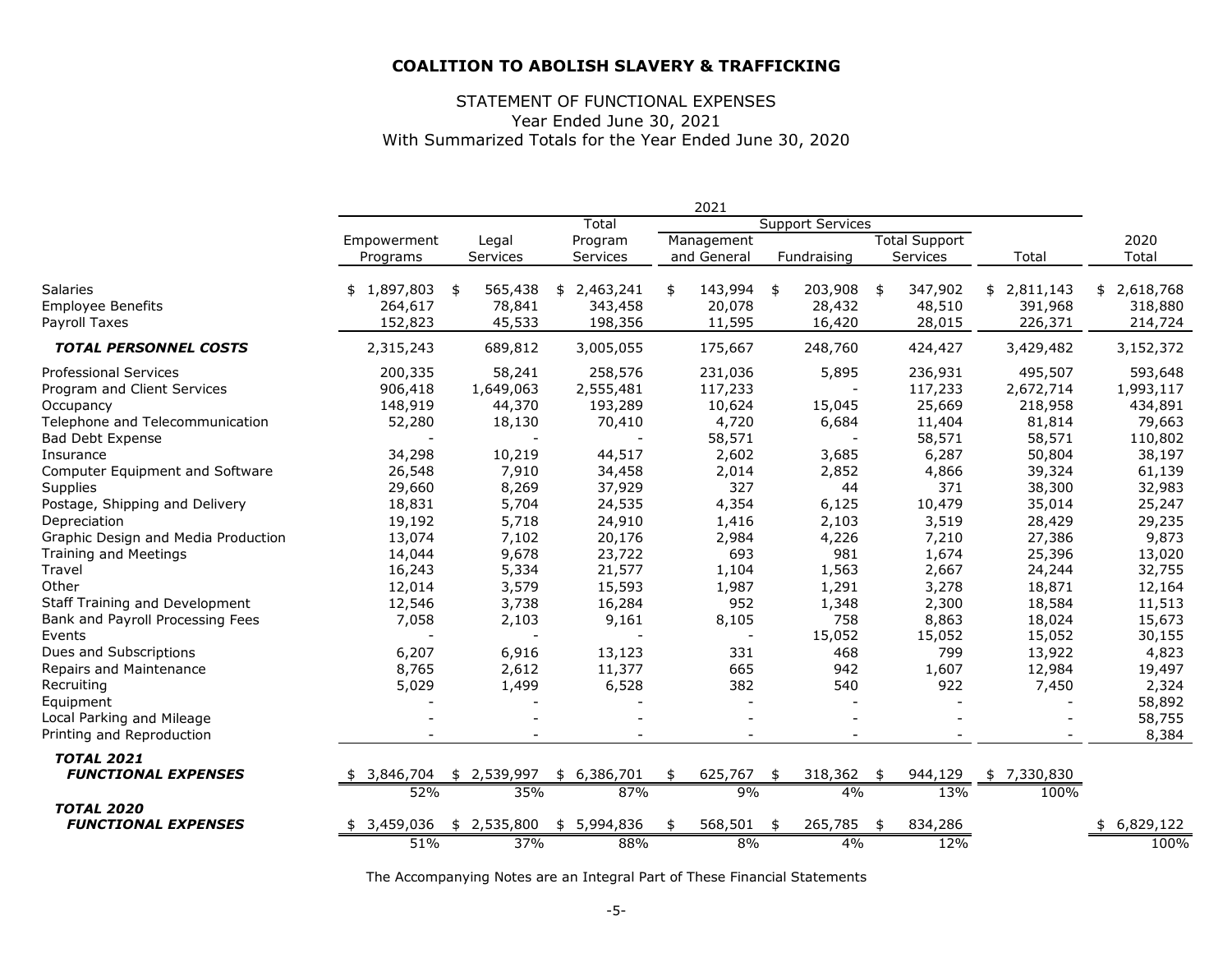### STATEMENT OF CASH FLOWS Year Ended June 30, 2021 With Summarized Totals for the Year Ended June 30, 2020

|                                                      | 2021 |                        | 2020          |
|------------------------------------------------------|------|------------------------|---------------|
| <b>CASH FLOWS FROM OPERATING ACTIVITIES:</b>         |      |                        |               |
| Change in Net Assets                                 | \$   | 697,209                | \$<br>770,710 |
| Adjustments to Reconcile Change in Net Assets to Net |      |                        |               |
| Cash Provided by Operating Activities:               |      |                        |               |
| <b>Bad Debt Expense</b>                              |      | 58,571                 | 110,802       |
| Depreciation                                         |      | 28,429                 | 29,235        |
| (Increase) Decrease in:                              |      |                        |               |
| <b>Grants and Contracts Receivable</b>               |      | (201, 663)             | (783, 995)    |
| Contributions Receivable                             |      | 239,465                | 485,111       |
| Prepaid Expenses, Deposits and Other Assets          |      | (156, 893)             | 54,804        |
| Increase (Decrease) in:                              |      |                        |               |
| Accounts Payable                                     |      | 105,904                | (60, 837)     |
| <b>Accrued Liabilities</b>                           |      | 16,659                 | 129,050       |
| <b>NET CASH PROVIDED BY OPERATING ACTIVITIES</b>     |      | 787,681                | 734,880       |
|                                                      |      |                        |               |
| CASH FLOWS USED IN INVESTING ACTIVITY:               |      |                        |               |
| Purchases of Property and Equipment                  |      | (50, 642)              |               |
|                                                      |      |                        |               |
| CASH FLOWS PROVIDED BY FINANCING ACTIVITY:           |      |                        |               |
| Proceeds from Paycheck Protection Program Loan       |      |                        | 566,500       |
| NET INCREASE IN CASH AND CASH EQUIVALENTS            |      | 737,039                | 1,301,380     |
|                                                      |      |                        |               |
| Cash and Cash Equivalents - Beginning of Year        |      | 1,650,509              | 349,129       |
| CASH AND CASH EQUIVALENTS - END OF YEAR              |      | 2,387,548 \$ 1,650,509 |               |
|                                                      |      |                        |               |
| SUPPLEMENTAL DISCLOSURE OF CASH FLOW INFORMATION     |      |                        |               |
| Property Purchased with Issuance of Note Payable     |      | 3,545,227              |               |
|                                                      |      |                        |               |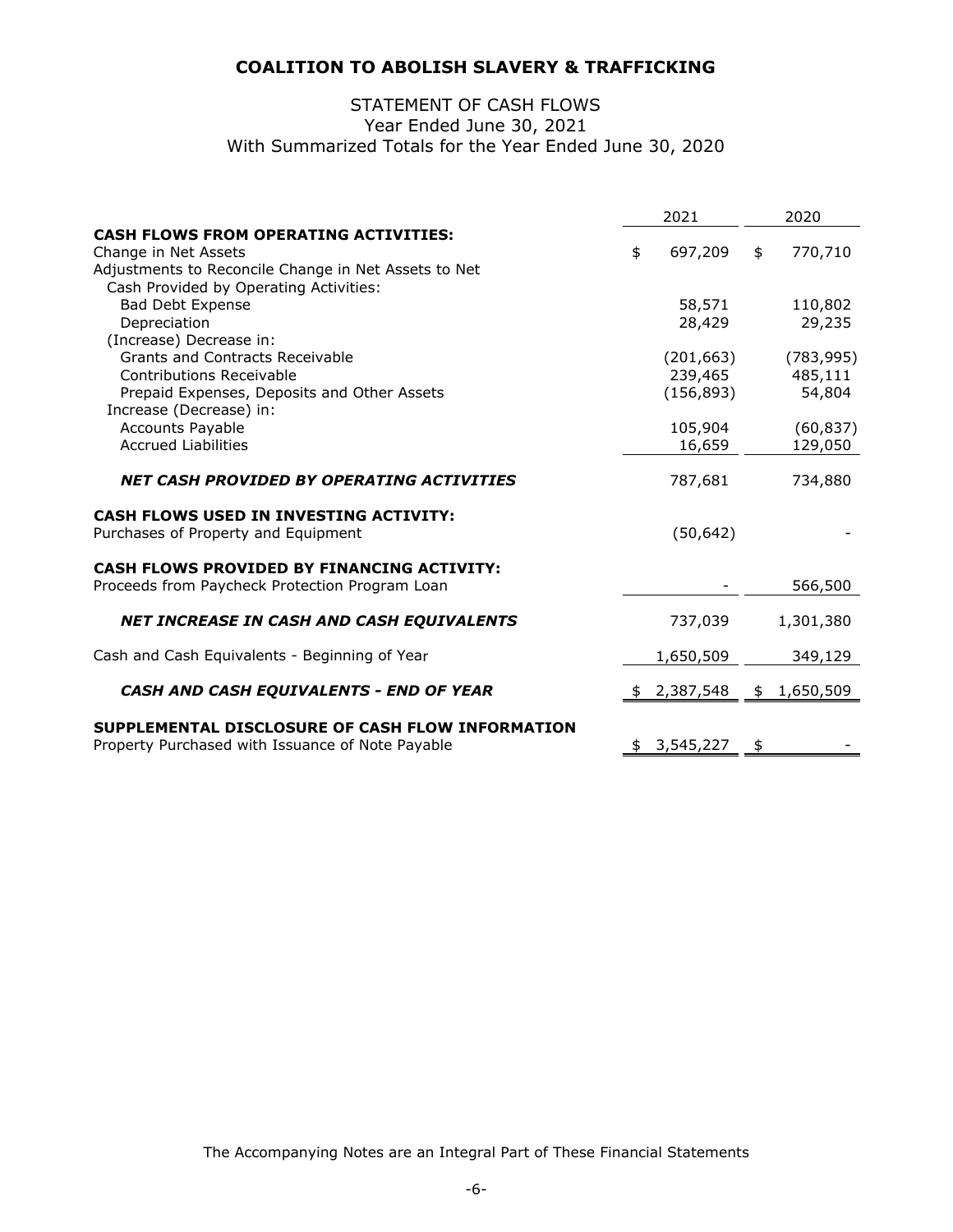### NOTES TO FINANCIAL STATEMENTS June 30, 2021

#### **NOTE 1 - ORGANIZATION**

The Coalition To Abolish Slavery & Trafficking (CAST), a Los Angeles-based 501(c)(3) nonprofit organization founded in 1998, provides immediate emergency response and comprehensive trauma-informed services to over 350 survivors of human trafficking and their families each year. Through its evidence-driven model of learning from survivors, and in the midst of incredible social awareness, uprising, and change, CAST is a champion of resiliency, empowerment, and movement building, lending its expertise to the crucial dialogue on gender and race equity, immigrant rights, and inclusivity, among other issues which intersect with human trafficking. CAST's mission has never been so relevant and important as it is today.

As an industry leader, CAST has a profound impact in the lives of survivors of human trafficking and the growing network of partner organizations joining the movement to end modern slavery. CAST is the key go-to resource for the Los Angeles community and the country on issues related to human trafficking, and through partnerships with healthcare organizations, government agencies, law enforcement, and business, cultural, and faith-based communities, CAST provides support at every phase of a human trafficking survivor's journey to freedom, including:

- **Hotline and Emergency Response:** CAST's 24-hour hotline provides immediate and around the clock response to victims of trafficking and serves as a resource to the community for referrals, technical assistance and reporting tips regarding potential human trafficking cases. The dedicated emergency response team provides immediate, short-term services to ensure the safety, well-being and rights of victims when they first escape.
- **Housing Program**: The first of its kind in the nation, CAST's emergency shelter-Hummingbird Haven, and its transitional shelter - Mariposa Haven - provides safe housing for trafficked women and transition-aged youth (TAY) who would otherwise be homeless. Through a host of supportive services, Hummingbird Haven and Mariposa Haven are vital parts of CAST's continuum of care to help survivors establish safety, healing, and self-sufficiency. Residents are taught skills in conflict resolution, job training, independent living and financial literacy and planning. In 2020, CAST expanded its housing program to ensure permanent housing stability for survivors; 95% of graduates from CAST's housing program are successfully placed in permanent housing. To ensure safety and health of survivors during the pandemic, CAST made an essential pivot to a hotel to safely house survivors and their families. CAST's housing program has been studied by numerous countries and organizations to replicate its trauma-informed, client-centered model.
- **Comprehensive Community Case Management:** Utilizing an empowerment approach, the program provides a continuum of care to meet emergency and long term needs of survivors, and is uniquely designed to respond to the diverse needs of human trafficking survivors. Case managers go the extra mile to ensure safety and a clear path to independence; clients are regularly assessed to provide every avenue possible to achieve their goals. Services include basic necessities, supportive counseling, medical and mental health care, education, life skills training, employment, transportation and state and federal benefits coordination. When survivors graduate from CAST, they are self-sufficient and reintegrated into the community.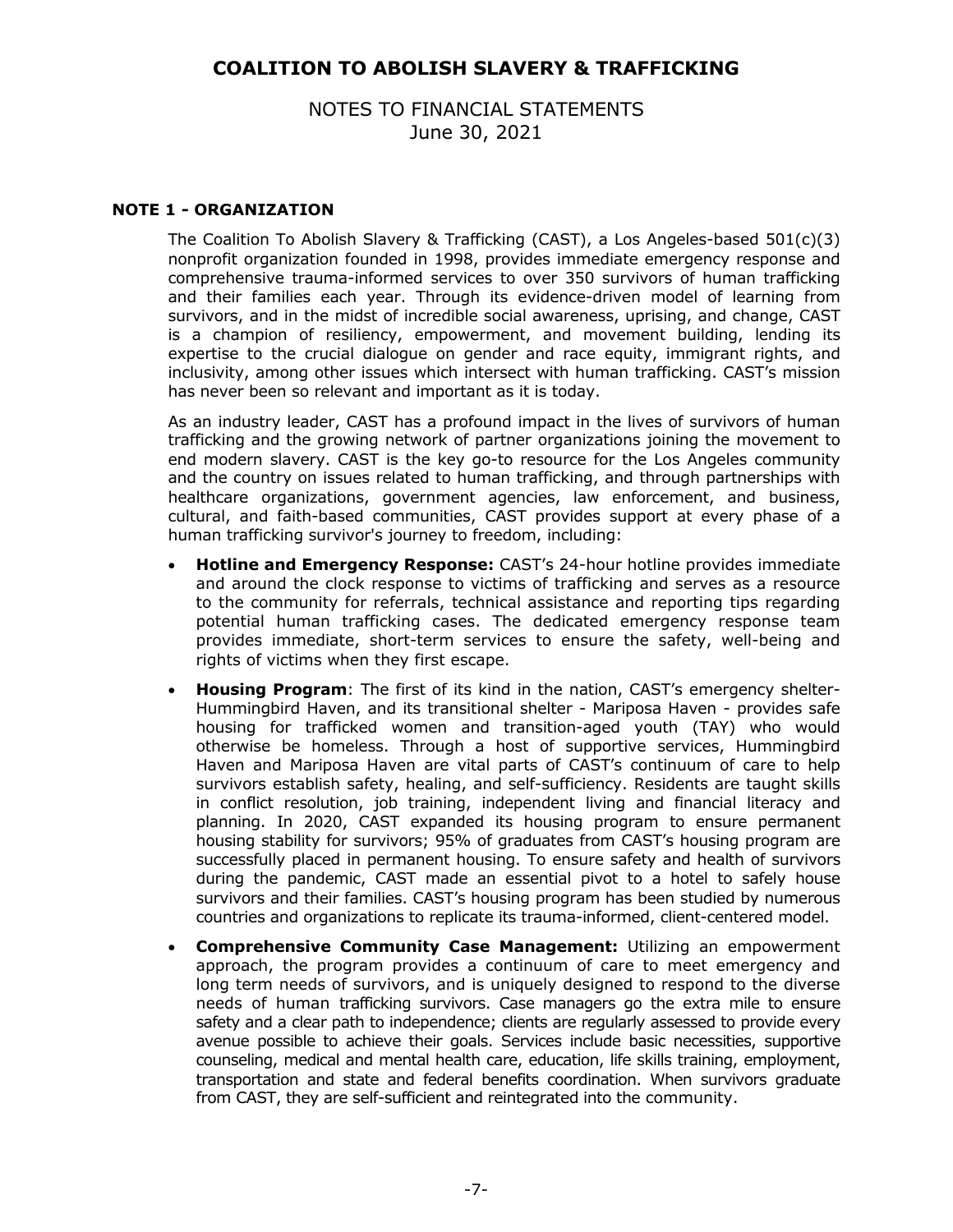### NOTES TO FINANCIAL STATEMENTS June 30, 2021

### **NOTE 1 - ORGANIZATION** (continued)

- **Children and Youth Program:** Recognizing the specialized needs of trafficked minors and transition-aged youth (TAY), CAST provides group activities focused on empowerment, positive experiences, and education; comprehensive case management and advocacy with interventions designed for youth; assistance navigating government systems, such as probation and the Department of Children and Family Services; and internships for TAY to build job skills and professional development through direct work experience and mentoring.
- **Survivor Leadership:** CAST's model survivor leadership programs, *Resilient Voices: Los Angeles Survivor Network* (launched in 2003) and the *National Survivor Network* (launched in 2011), bring together over 300 survivors of human trafficking who are empowered to organize and impact policy change. Their voices on policies and public awareness have led to the development of stronger protections for victims in California and federal anti-trafficking laws. By connecting survivors across the country, CAST supports survivors to build leadership capacity, adding value to the field with survivor insights and expertise. The first of its kind in the U.S., the program is preparing to expand internationally to create a survivor network engaging survivors in advocacy and prevention efforts globally.
- **Legal Services:** CAST is one of the only legal services providers in the U.S. that comprehensively assesses and serves the full spectrum of legal services trafficking survivors need. Specializing in immigration, crime victim rights, family law, civil remedies, and criminal victim witness advocacy, our expert team of lawyers win justice for survivors. The legal services program works collaboratively with clients, community-based organizations, public-interest attorneys and numerous government agencies to ensure survivors of human trafficking are provided culturally-sensitive, victim-centered legal representation. Along with CAST's team of 10 full-time attorneys on staff, CAST's pro bono network of attorneys volunteer to take cases and support cutting edge policy initiatives.
- **Advocacy:** Drawing from 24 years of direct experience working with survivors of trafficking, CAST sponsors cutting-edge legislation on victim protections and human trafficking prevention policies, and contributes its expertise to policymakers, media, philanthropy, business and the community. Serving as this go-to resource, CAST's public policy agenda centers around survivor experiences and invests in the training of survivors as advocates and leaders to impact systemic change. Trafficking Victims Protection Act, SB657 California Transparency in Supply Chains Act, AB1761 Affirmative Defense for Human Trafficking Survivors, the federal Survivors of Human Trafficking Empowerment Act are just a few laws that CAST successfully championed. In 2021, CAST advocated successfully for a \$30M state budget request, totaling \$60M over three years for Specialized Services for Victims of Trafficking in California.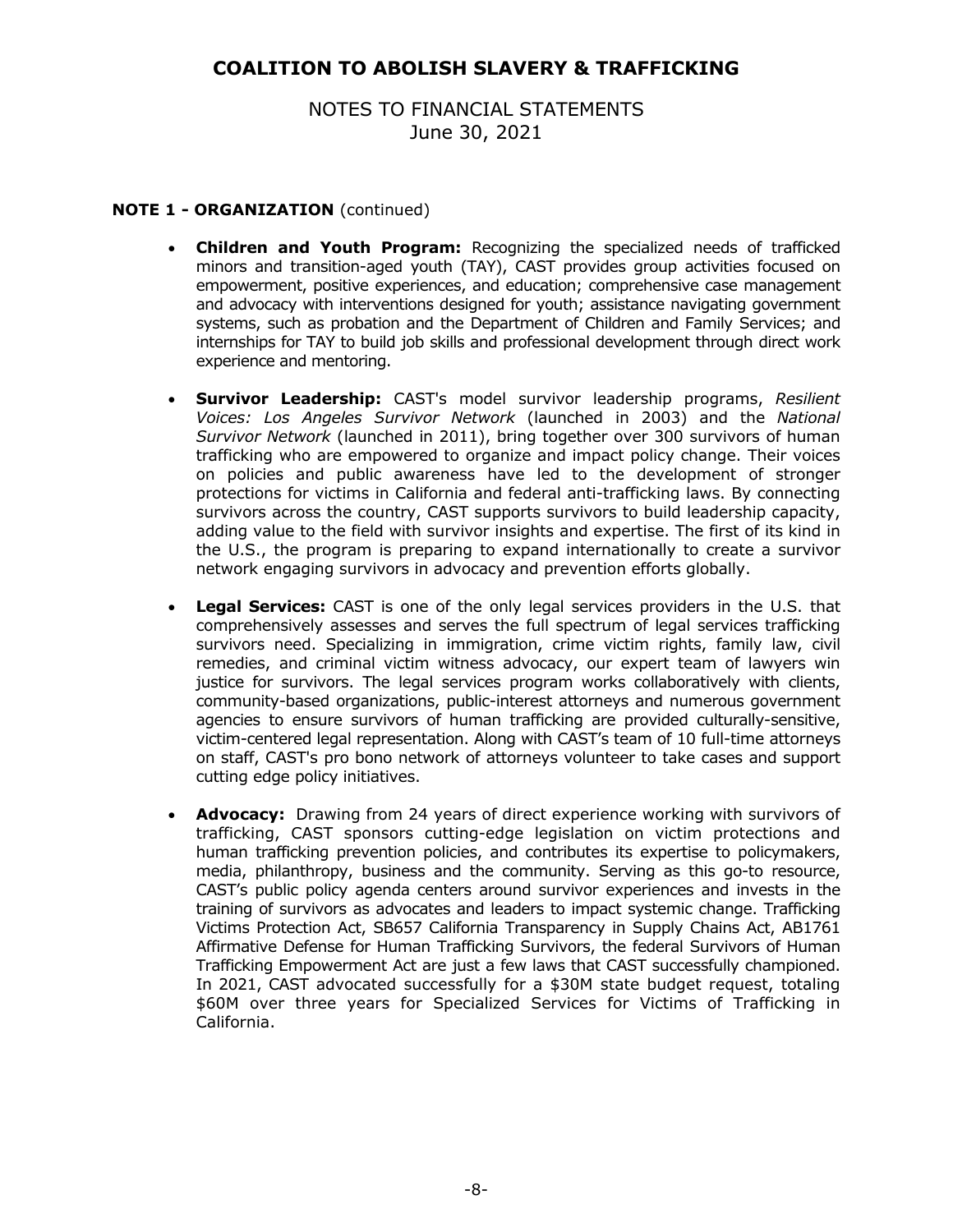### NOTES TO FINANCIAL STATEMENTS June 30, 2021

### **NOTE 1 - ORGANIZATION** (continued)

 **Outreach, Training and Partnerships:** CAST is an internationally recognized leader and resource for corporate social responsibility programs, media, policymakers, law enforcement and philanthropic community to access information about human trafficking. Believing in collective impact, CAST provides education, training and technical assistance to increase identification of victims, expand resources for their care, improve and change systems to better serve survivors, and end human trafficking in industries where it is prevalent. CAST's commitment to collaboration is demonstrated by a cutting-edge partnership with the L.A. County to train county agencies and the child welfare system to identify and protect children who are trafficked; CAST is also a founder of the Los Angeles Regional Human Trafficking Task Force, the largest co-located multi-agency partnership to provide trauma-informed care to trafficking victims and investigate high-priority trafficking crimes. Both the training program and the task force are models for the nation in the development of comprehensive, proactive and interdisciplinary anti-trafficking strategies between federal and regional partners. Additionally, CAST is a national Training and Technical Assistance Provider for attorneys and social service providers across the country to enable survivors to access critical legal services.

CAST's longstanding commitment to serving all types of survivors of human trafficking is unparalleled. Unlike most other direct service providers, CAST helps survivors move from crisis to independence regardless of type of trafficking, age, gender, sexual orientation, native language or country of origin. CAST's work with survivors spans more than two decades and provides unique insight into the effectiveness of programs that seek to identify victims, address the unique needs of vulnerable populations (i.e. minors and transition age youth, LGBTQ, immigrants), and provide services to empower survivors at every stage of recovery.

In the words of a survivor, "I don't know where I would be without CAST. They kept me safe, and surrounded me with love and services so that today my daughter sees me using my own voice to prevent this from happening to her. Because of CAST, I am strong and I have learned how to trust again. "

In 2014, CAST was presented with the Presidential Award for Extraordinary Efforts to Combating Trafficking in Persons. CAST is the first nonprofit recipient of this prestigious award. In 2017, CAST's CEO, Kay Buck, was recognized as Los Angeles' Visionary by C-Suite Quarterly. CAST is a four-star charity, the highest score possible, through Charity Navigator, and awarded GuideStar's Platinum Transparency status in 2022.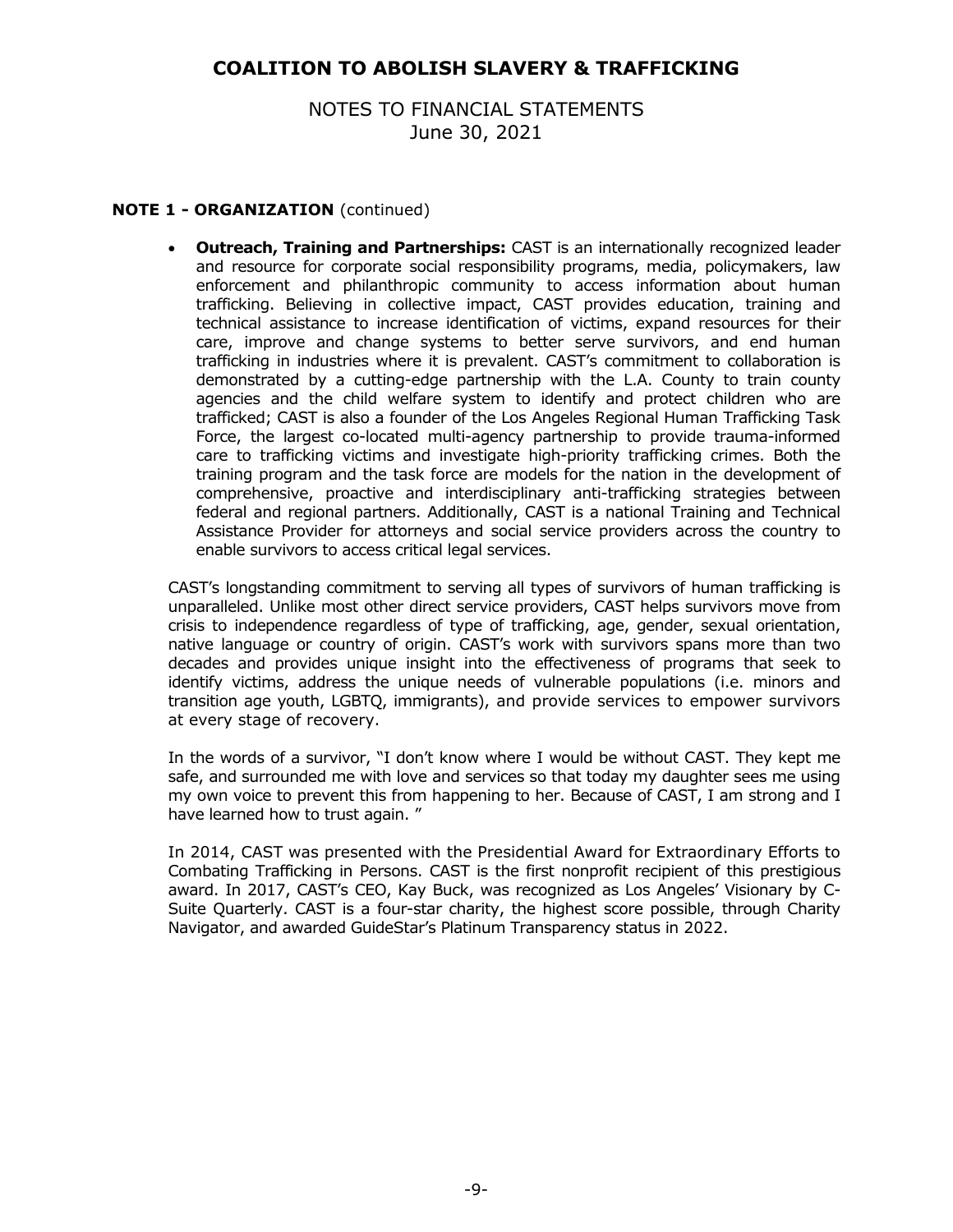NOTES TO FINANCIAL STATEMENTS June 30, 2021

#### **NOTE 2 - SUMMARY OF SIGNIFICANT ACCOUNTING POLICIES**

#### **(a) BASIS OF PRESENTATION**

 The accompanying financial statements have been prepared on the accrual basis of accounting.

#### **(b) NET ASSETS**

Net assets, revenues, gains, and losses are classified based on the existence or absence of donor-imposed restrictions. Accordingly, net assets and changes therein are classified and reported as follows:

- **Net Assets Without Donor Restrictions**. Net assets available for use in general operations and not subject to donor-imposed restrictions.
- **Net Assets With Donor Restrictions**. Net assets subject to donorimposed restrictions. Some donor-imposed restrictions are temporary in nature, such as those that will be met by the passage of time or other events specified by the donor. Other donor-imposed restrictions are perpetual in nature, where the donor stipulates that resources be maintained in perpetuity. Donor-imposed restrictions are released when a restriction expires, that is, when the stipulated time has elapsed, when the stipulated purpose for which the resource was restricted has been fulfilled, or both.

### **(c) CASH AND CASH EQUIVALENTS**

For purposes of the statement of cash flows, CAST considers all highly liquid investments with an initial maturity of three months or less to be cash equivalents. CAST maintains its cash and cash equivalents in bank deposit accounts and other investment accounts, which, at times, may exceed federally insured limits. CAST has not experienced any losses in such accounts and believes it is not exposed to any significant credit risk on cash and cash equivalents. The carrying value of cash and cash equivalents approximates its fair value at June 30, 2021.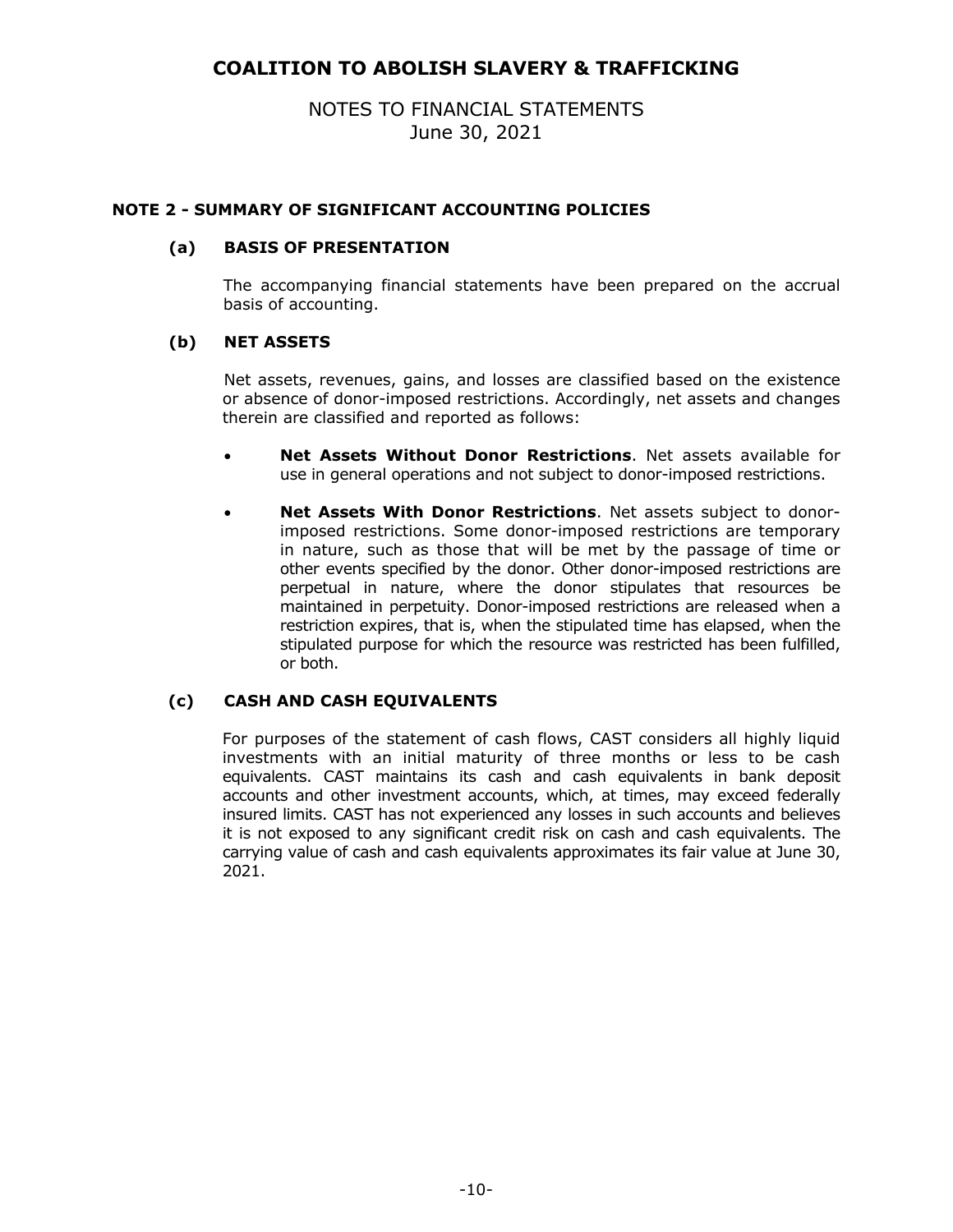NOTES TO FINANCIAL STATEMENTS June 30, 2021

#### **NOTE 2 - SUMMARY OF SIGNIFICANT ACCOUNTING POLICIES** (continued)

#### **(d) GRANTS AND CONTRACTS RECEIVABLE, REFUNDABLE GRANTS AND CONTRACT ADVANCES, AND RELATED REVENUE RECOGNITION**

Grants and contracts receivable are recorded when billed or accrued and represent claims against third parties that will be settled in cash. The carrying value of receivables, net of the allowance for doubtful accounts, represents their estimated net realizable value. The allowance for doubtful accounts, is estimated based on historical collection trends, type of customer, the age of outstanding receivables and existing economic conditions. If events or changes in circumstances indicate that specific receivable balances may be impaired, further consideration is given to the collectability of those balances and the allowance is adjusted accordingly. Past due receivable balances are written off when internal collection efforts have been unsuccessful in collecting the amount due. At June 30, 2021, the majority of receivables are due from governmental agencies. Management evaluated the collectability of grants and contracts receivable and determined that an allowance of \$24,000 for uncollectible receivables was necessary.

The majority of CAST's grants and contracts revenue is derived from fee-forservice and cost reimbursement grants and contracts, which are conditioned upon certain performance requirements and/or the incurrence of allowable qualifying expenses. Such grants are generally considered nonreciprocal transactions restricted by the awarding agencies for certain purposes. Amounts received are recognized as revenue when CAST has satisfied the specific performance requirements or incurred expenditures in compliance with specific contract or grant provisions. CAST has elected to adopt a policy whereby donor-restricted grants and contracts that were initially conditional and whose conditions and restrictions are met in the same reporting period are recognized as revenue without donor restrictions. Amounts received prior to incurring qualifying expenditures or fulfilling the specific performance obligations are reported as refundable grants and contract advances in the statement of financial position.

#### **(e) CONTRIBUTIONS RECEIVABLE**

Contributions, including endowment gifts and pledges, as well as unconditional promises to give, are recognized as revenue in the period promised. Conditional promises to give - that is, those with a measurable performance or other barrier and a right of return - are not included as revenue until the conditions on which they depend have been met. There were no conditional promises to give at June 30, 2021.

At June 30, 2021, CAST's management evaluated the collectability of contributions receivable and established that an allowance for doubtful contributions receivable in the amount of \$18,571 was necessary. Contributions receivable at June 30, 2021 are due in their entirety within one year.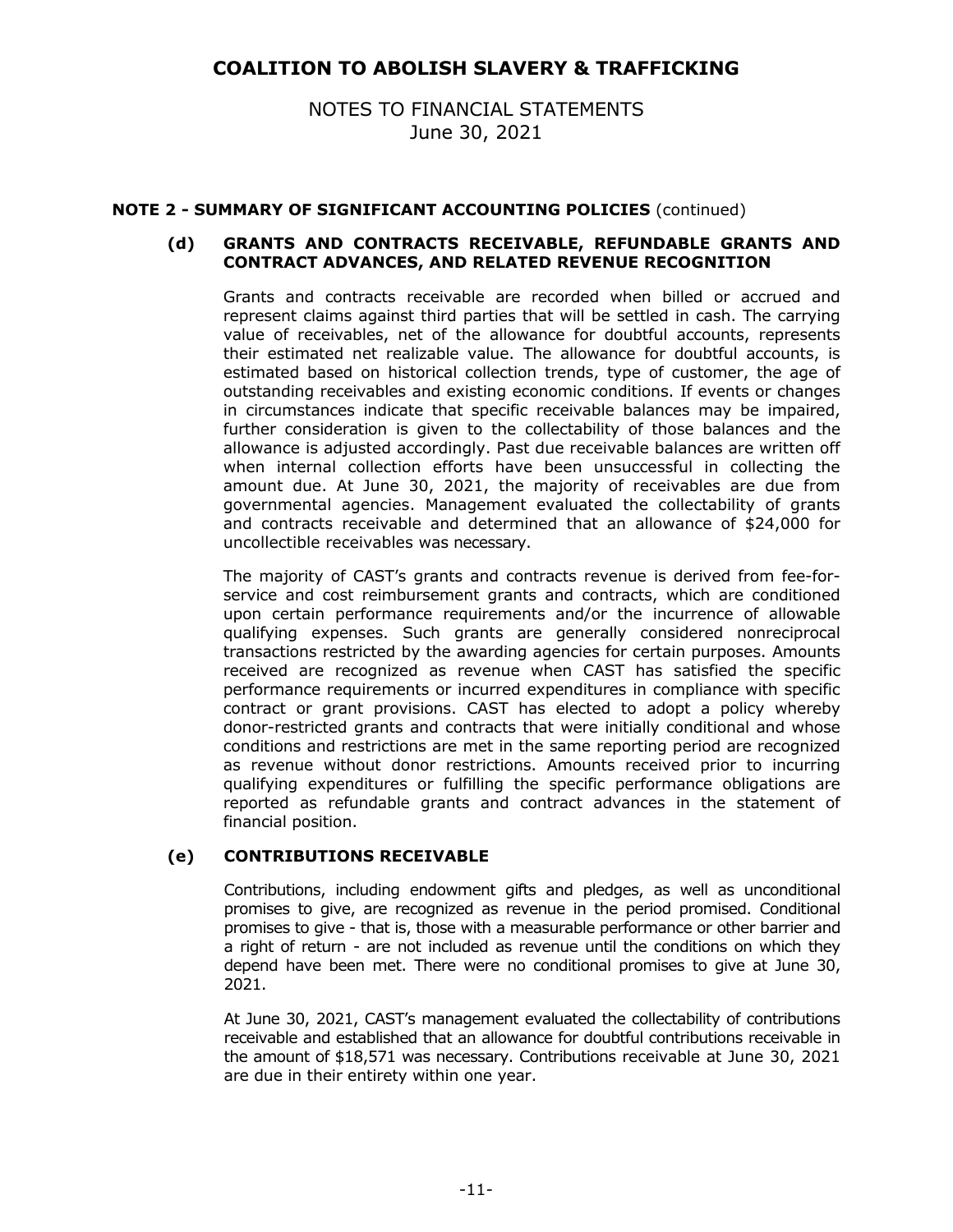NOTES TO FINANCIAL STATEMENTS June 30, 2021

#### **NOTE 2 - SUMMARY OF SIGNIFICANT ACCOUNTING POLICIES** (continued)

#### **(f) PROPERTY AND EQUIPMENT**

Property and equipment are recorded at cost, if purchased or at fair value at the date of donation, if donated. Depreciation is computed on the straight-line basis over the estimated useful lives of the related assets. The estimated useful lives are as follows:

| <b>Buildings</b>           | 39.5 Years |
|----------------------------|------------|
| Computer Equipment         | 3 Years    |
| Office and Other Equipment | 3-6 Years  |

Expenditures for repairs and maintenance are charged to expense as incurred while renewals and betterments are capitalized. Property and equipment are capitalized if the cost of an asset is greater than or equal to \$5,000 and the useful life is greater than one year. Expenditures for property and equipment acquired under certain grant agreements are expensed when incurred because the grantor retains title to such assets.

### **(g) LONG-LIVED ASSETS**

CAST evaluates the carrying values of its long-lived assets for possible impairment whenever events or changes in circumstances indicate that the book value of the assets may not be recoverable. An impairment loss is recognized when the sum of the undiscounted future cash flows is less than the carrying amount of the asset, in which case a write-down is recorded to reduce the related asset to its estimated fair value. No impairment losses were recognized during the year ended June 30, 2021.

#### **(h) PAYCHECK PROTECTION PROGRAM LOAN**

Management elected to account for the forgivable loan received under the Paycheck Protection Program (PPP) provisions of the Coronavirus Aid, Relief, and Economic Security (CARES) Act as a debt instrument and to accrue interest on the outstanding loan balance. Additional interest at a market rate (due to the stated interest rate of the PPP loan being below market) was not imputed, as transactions where interest rates are prescribed by governmental agencies are excluded from the scope of the accounting guidance on imputing interest. The proceeds from the loan remained recorded as a liability until the loan was fully forgiven and CAST was legally released, as described in Note 6.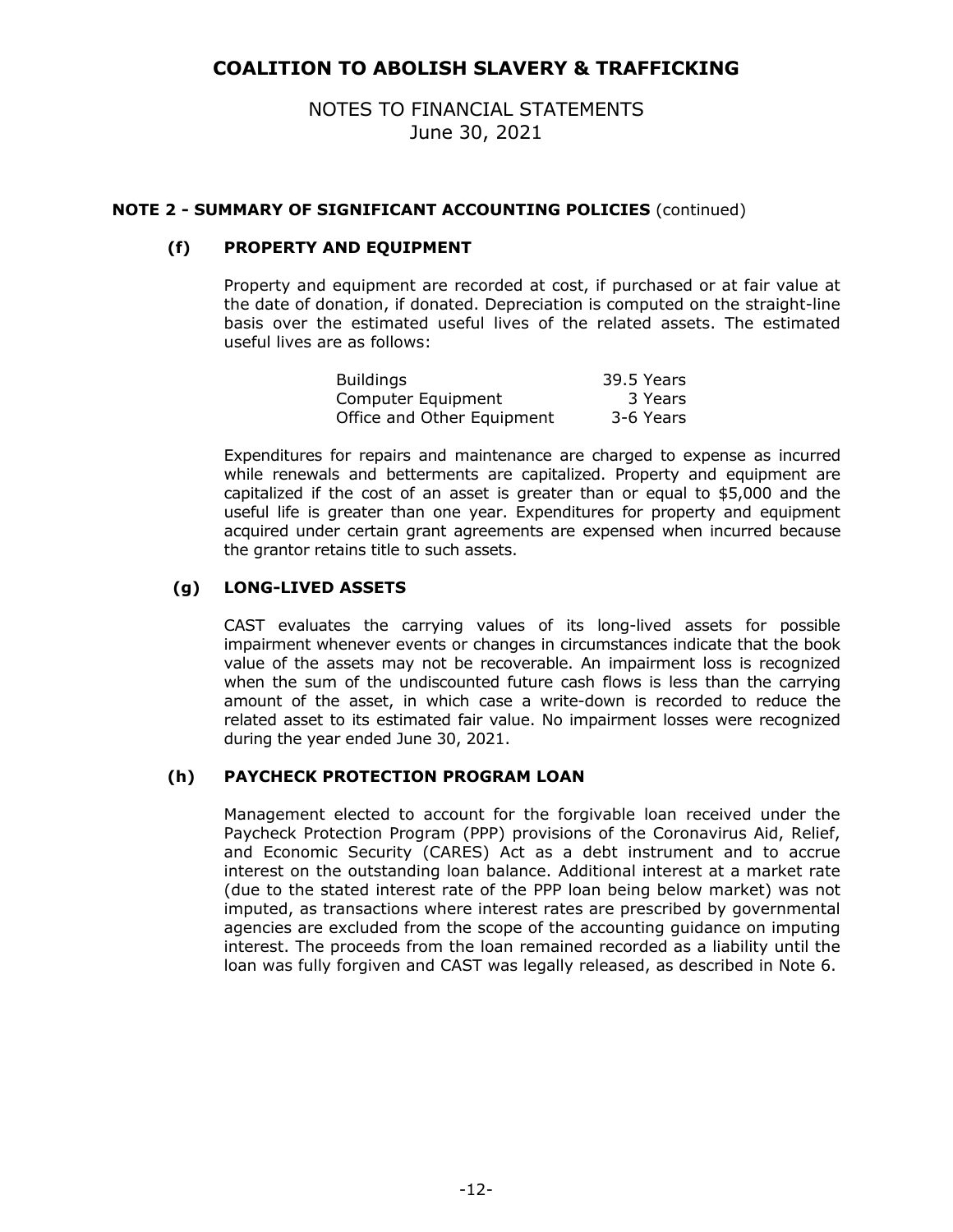### NOTES TO FINANCIAL STATEMENTS June 30, 2021

#### **NOTE 2 - SUMMARY OF SIGNIFICANT ACCOUNTING POLICIES** (continued)

#### **(i) IN-KIND DONATIONS**

Contributions of donated non-cash assets are recorded at fair value in the period received. Contributions of donated services that create or enhance non-financial assets or that require specialized skills, are provided by individuals possessing those skills, and would typically need to be purchased if not provided by donation, are recorded at fair value in the period received.

A substantial number of unpaid volunteers have donated significant amounts of their time to CAST, primarily in the areas of social services, legal services, training and assistance at the CAST shelter. Volunteers provide various forms of assistance to CAST staff members that include administrative support, shelter activity coordination and support, legal research, legal writing and documentation, and certain training/outreach support. Some of the services that these individuals rendered, however, do not meet the above recognition criteria and, as such, are not recognized as revenue.

In-kind donations are summarized as follows for the year ended June 30, 2021:

| Legal and Intern Program       | 1,653,317 |
|--------------------------------|-----------|
| Database Administration        | 112,500   |
| Other                          | 21,157    |
| <b>TOTAL IN-KIND DONATIONS</b> | 1,786,974 |

#### **(j) INCOME TAXES**

CAST is exempt from taxation under Internal Revenue Code Section  $501(c)(3)$ and California Revenue and Taxation Code Section 23701d.

In accordance with the Financial Accounting Standards Board's (FASB's) Accounting Standards Codification Topic No. 740, *Uncertainty in Income Taxes*, CAST recognizes the impact of tax positions in the financial statements if that position is more likely than not to be sustained on audit, based on the technical merits of the position. During the year ended June 30, 2021, CAST performed an evaluation of uncertain tax positions and did not identify any matters that would require recognition in the financial statements or which might have an effect on its tax-exempt status.

#### **(k) FUNCTIONAL ALLOCATION OF EXPENSES**

The costs of providing CAST's programs and other activities have been presented in the statement of functional expenses. During the year, such costs are accumulated into separate groupings as either direct or indirect. Indirect or shared costs are allocated among program and support services by a method that best measures the relative degree of benefit. CAST uses full time equivalents to allocate indirect costs.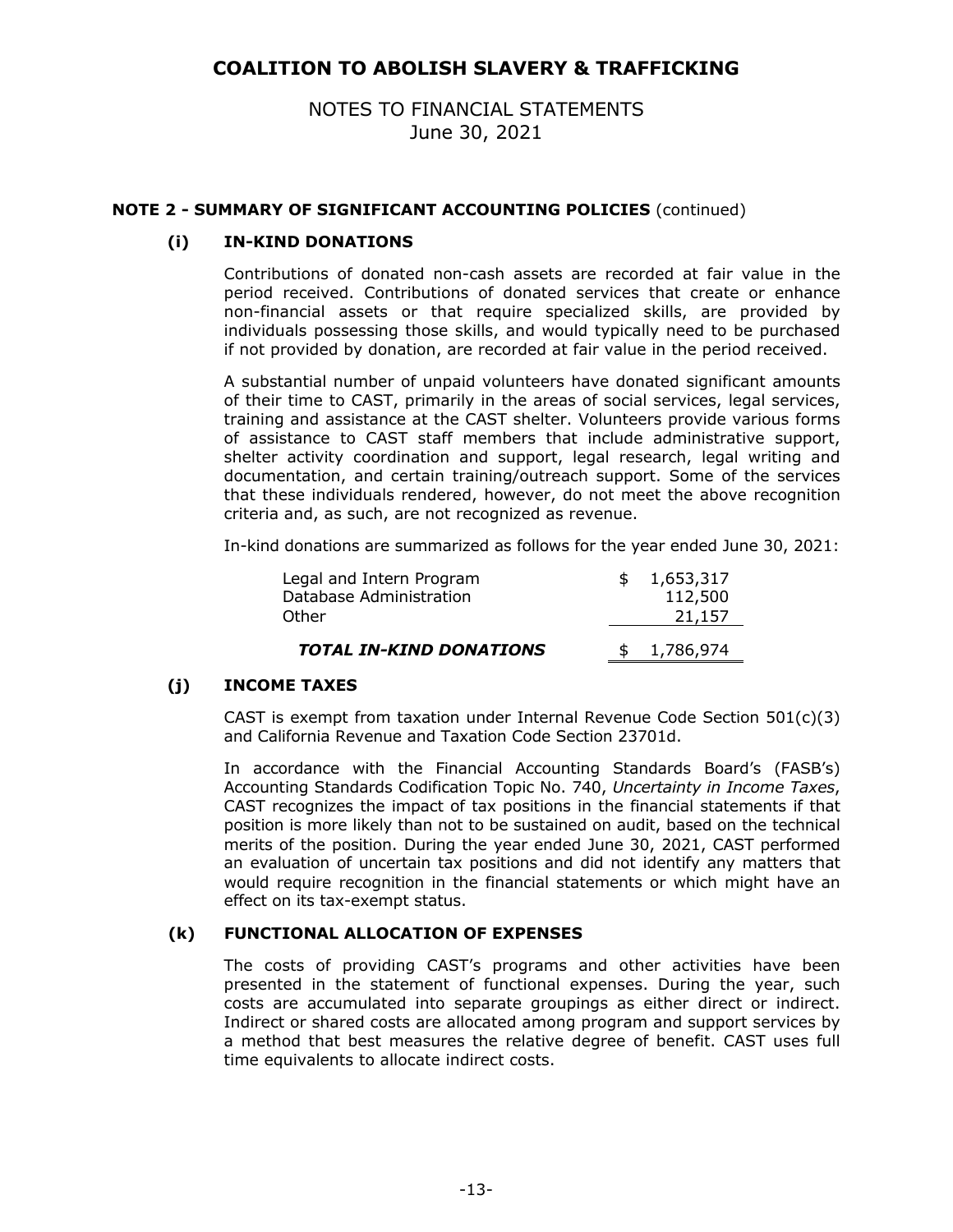NOTES TO FINANCIAL STATEMENTS June 30, 2021

#### **NOTE 2 - SUMMARY OF SIGNIFICANT ACCOUNTING POLICIES** (continued)

#### **(l) USE OF ESTIMATES**

The preparation of financial statements in conformity with accounting principles generally accepted in the United States of America requires management to make estimates and assumptions that affect reported amounts of assets, liabilities, revenues and expenses as of the date and for the period presented. Accordingly, actual results could differ from those estimates.

#### **(m) COMPARATIVE TOTALS**

The financial statements include certain prior-year summarized comparative information in total but not by net asset class. Such information does not include sufficient detail to constitute a presentation in conformity with accounting principles generally accepted in the United States of America. Accordingly, such information should be read in conjunction with CAST's financial statements for the year ended June 30, 2020, from which the summarized information was derived.

#### **(n) NEW ACCOUNTING PRONOUNCEMENTS**

In May 2014, FASB issued Accounting Standards Update (ASU) No. 2014-09, *Revenue from Contracts with Customers*, which improves and converges the revenue recognition requirements of U.S. GAAP and International Financial Reporting Standards. The ASU replaces the existing accounting standards for revenue recognition with a single comprehensive five-step model, which is intended to provide principles within a single framework for revenue recognition of transactions involving contracts with customers across all industries. The core principle of the guidance is that an entity should recognize revenue to depict the transfer of promised goods or services to customers in an amount that reflects the consideration to which the entity expects to be entitled in exchange for those goods or services. The guidance also requires more detailed disclosures to enable users of financial statements to understand the nature, amount, timing, and uncertainty of revenue and cash flows arising from contracts with customers. The guidance has subsequently been amended through a series of ASU's between August 2015 and September 2017 to improve the operability and understandability of the implementation guidance on principal versus agent considerations, licensing implementation guidance, scope exceptions, and various other narrow aspects, as identified and addressed in such updates. CAST implemented this ASU and subsequent amendments during the year ended June 30, 2021. There was no significant impact to CAST's financial statements as a result of the implementation of the ASU, and therefore no changes to the previously issued audited financial statements were required on a retrospective basis. The presentation and disclosures of revenue have been enhanced in accordance with the standard.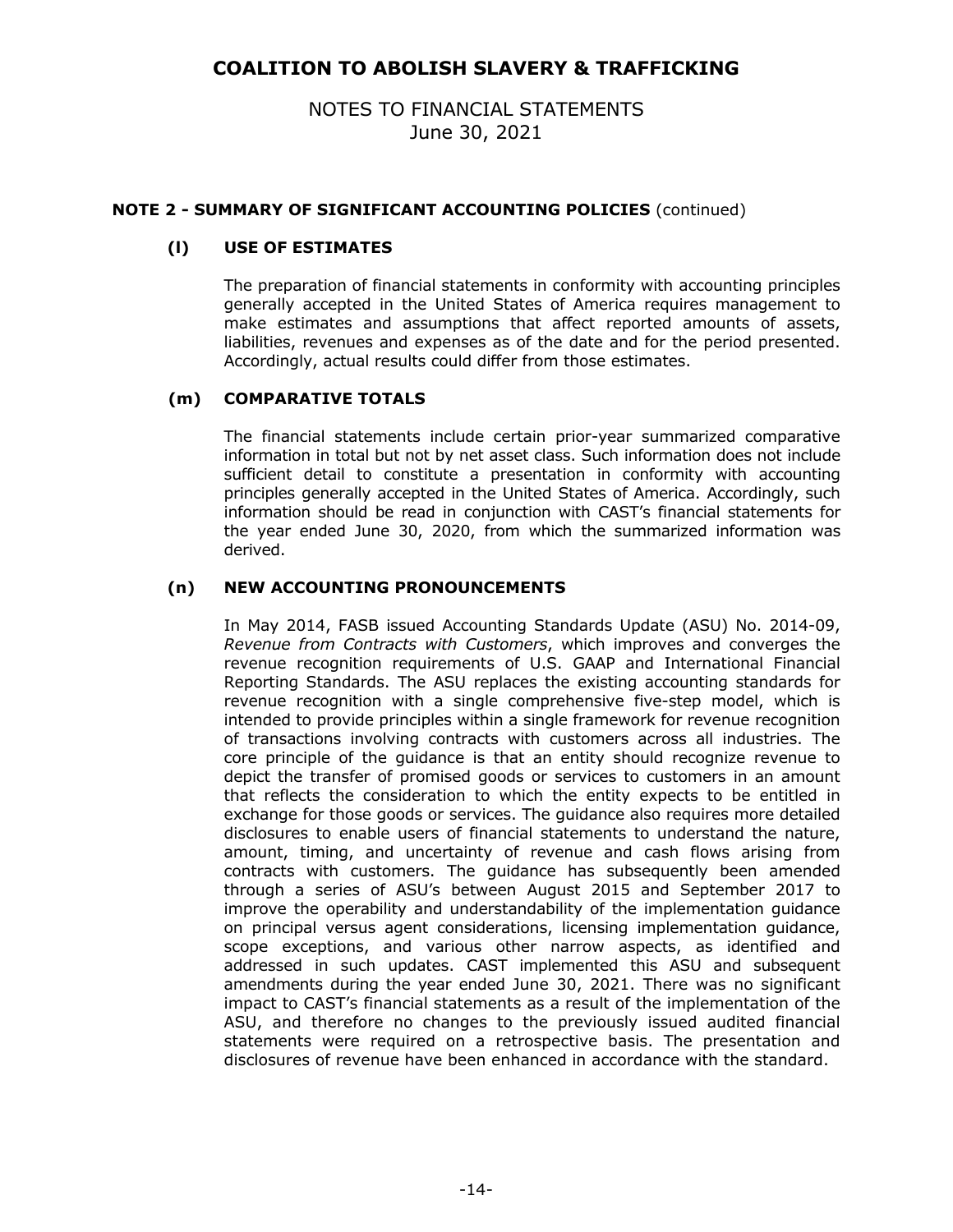NOTES TO FINANCIAL STATEMENTS June 30, 2021

#### **NOTE 2 - SUMMARY OF SIGNIFICANT ACCOUNTING POLICIES** (continued)

#### **(n) NEW ACCOUNTING PRONOUNCEMENTS** (continued)

In September 2020, FASB issued ASU No. 2020-07, *Not-for-Profit Entities (Topic 958): Presentation and Disclosures by Not-for-Profit Entities for Contributed Nonfinancial Assets*. The ASU is intended to improve transparency in the reporting of contributed nonfinancial assets (also known as gifts-in-kind) received by not-for-profit organizations, including transparency on how those assets are used and how they are valued. For CAST, the ASU will be effective for the year ending June 30, 2022.

In February 2016, FASB issued ASU No. 2016-02, *Leases*, which is intended to improve financial reporting about leasing transactions. The new standard will require organizations that lease assets with terms of more than 12 months to recognize on the statement of financial position the assets and liabilities for the rights and obligations created by those leases. The ASU also will require disclosures to help financial statement users better understand the amount, timing, and uncertainty of cash flows arising from leases. These disclosures include qualitative and quantitative requirements and provide additional information about the amounts recorded in the financial statements. For CAST, the ASU will be effective for the year ending June 30, 2023.

#### **(o) SUBSEQUENT EVENTS**

CAST has evaluated events and transactions occurring subsequent to the statement of financial position date of June 30, 2021 for items that should potentially be recognized or disclosed in these financial statements. The evaluation was conducted through March 10, 2022, the date these financial statements were available to be issued. No such material events or transactions were noted to have occurred, except as described in Note 6.

#### **NOTE 3 - PROPERTY AND EQUIPMENT**

Property and equipment at June 30, 2021 consists of the following:

| <b>Buildings</b><br>Computer Equipment<br>Office and Other Equipment | 4,375,574<br>40,650<br>29,383 |
|----------------------------------------------------------------------|-------------------------------|
| <i><b>TOTAL</b></i>                                                  | 4,445,607                     |
| Less: Accumulated Depreciation                                       | (221,988)                     |
| <b>PROPERTY AND EQUIPMENT (NET)</b>                                  | 4,223,619                     |

Depreciation expense for the year ended June 30, 2021 was \$28,429.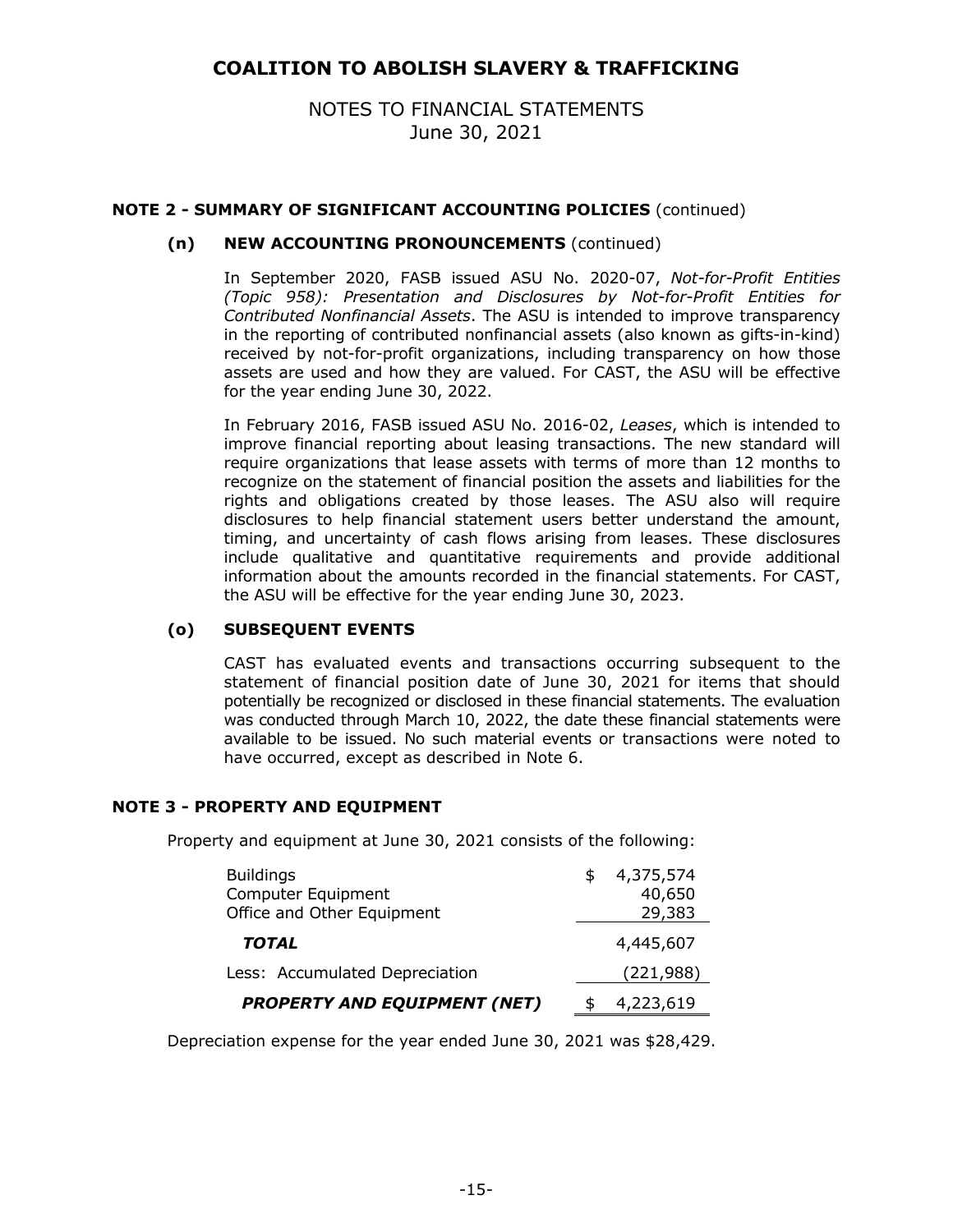NOTES TO FINANCIAL STATEMENTS June 30, 2021

#### **NOTE 4 - ACCRUED LIABILITIES**

Accrued liabilities at June 30, 2021 consist of the following:

| Accrued Vacation                 | 130,970 |
|----------------------------------|---------|
| <b>Accrued Payroll</b>           | 179,880 |
| Other                            | 41,515  |
| <b>TOTAL ACCRUED LIABILITIES</b> | 352,365 |

#### **NOTE 5 - LINE OF CREDIT**

CAST has a revolving line of credit facility with a bank in the principal amount of \$350,000. The line of credit is secured primarily by cash, cash equivalents, receivables and other assets, and matures on April 15, 2022, with interest at 1.0% above the bank's index rate (3.25% at June 30, 2021). At June 30, 2021 there was no balance outstanding on the line of credit. The line of credit has various covenants with which CAST is in compliance.

#### **NOTE 6 - PAYCHECK PROTECTION PROGRAM LOAN**

In April 2020, CAST applied for and received a PPP loan in the amount of \$566,500. The PPP loan, administered by the Small Business Administration (SBA), bore interest at a fixed rate of 1.0% per annum, had a term of two years, and was unsecured and guaranteed by the SBA. Interest accrued on the loan beginning with the initial disbursement; however, payments of principal and interest were deferred until the lender's determination of the amount of forgiveness applied for by the borrower was approved by the SBA.

At June 30, 2021, the total outstanding balance of the PPP loan was \$566,500.

CAST applied for forgiveness of the PPP loan with respect to the eligible expenses incurred during the covered period, and during September 2021, CAST received notification that the request for forgiveness had been approved in full, including accrued interest of \$7,931.

#### **NOTE 7 - NOTE PAYABLE**

 In May 2021, CAST entered into an agreement with the City of Los Angeles' Housing and Community Investment Department to provide funding of up to \$4,000,000 for the purpose of purchasing Hummingbird Haven, a temporary, emergency shelter for victims of human trafficking. The note payable, secured by a deed of trust with an interest rate of 0%, is forgivable over a 20-year service payback period, and for each year that CAST provides continuous services, the amortization rate shall be the equivalent of 1/20th of the initial loan amount. Escrow closed on Hummingbird Haven on June 29, 2021 and at June 30, 2021, the balance on the note payable was \$3,545,227.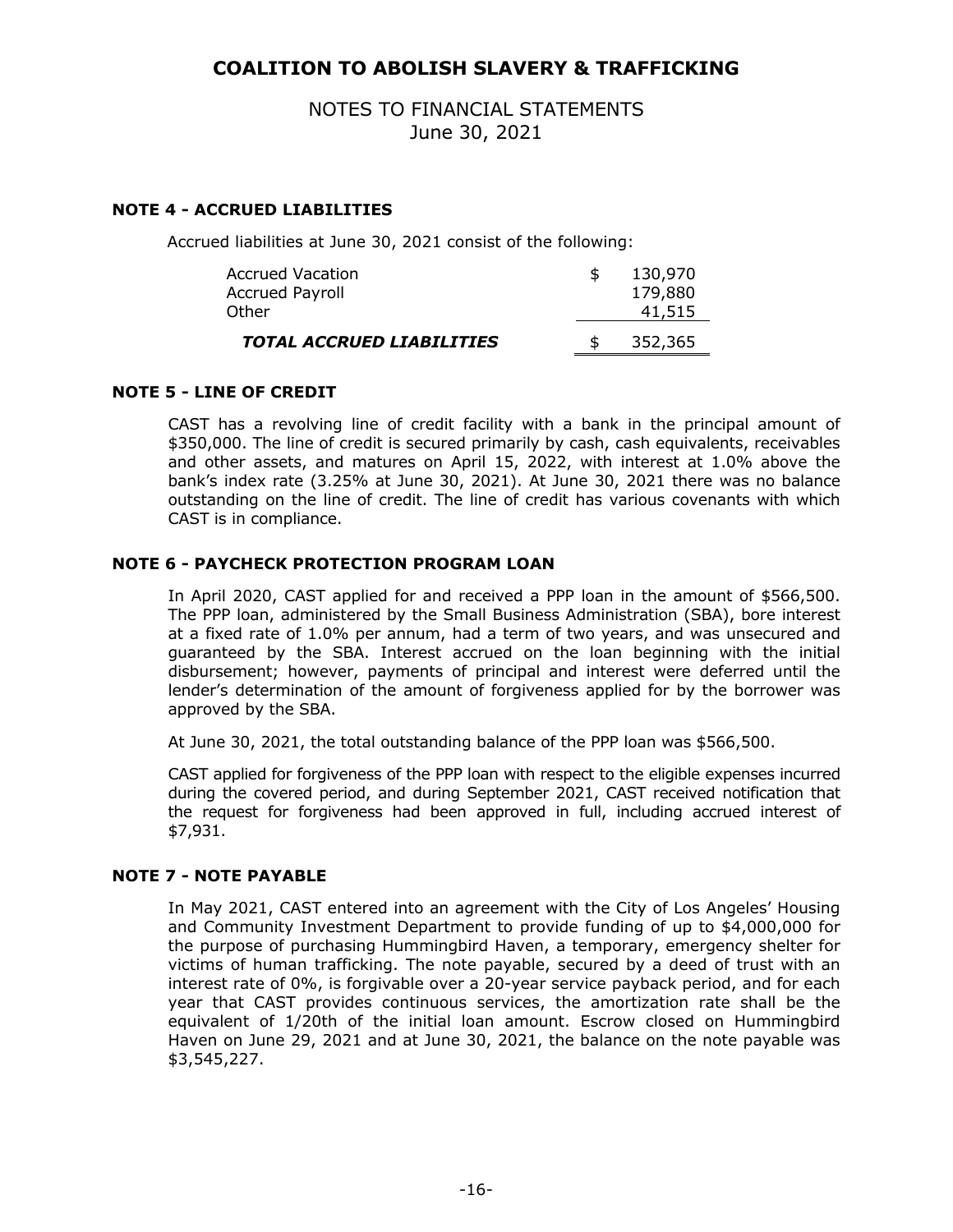NOTES TO FINANCIAL STATEMENTS June 30, 2021

#### **NOTE 8 - NET ASSETS WITH DONOR RESTRICTIONS**

Net assets with donor restrictions at June 30, 2021 consist of the following:

| Subject to Expenditure for Specified Purpose: |               |
|-----------------------------------------------|---------------|
| Legal Program                                 | \$<br>124,930 |
| Survivors' Caucus                             | 79,234        |
| COVID-19/Emergency Response                   | 62,921        |
| Other                                         | 168,365       |
| Subject to Endowment Spending                 |               |
| Policy and Appropriation:                     |               |
| Donor-Restricted Endowment Corpus             | 25,000        |
| <b>TOTAL NET ASSETS</b>                       |               |
| <b>WITH DONOR RESTRICTIONS</b>                | \$<br>460,450 |

Net assets were released from donor restrictions by incurring expenses satisfying the restricted purpose or by occurrence of the passage of time or other events specified by the donors as follows for the year ended June 30, 2021:

| Satisfaction of Purpose Restrictions:                              |               |
|--------------------------------------------------------------------|---------------|
| Legal Program                                                      | \$<br>197,528 |
| COVID-19/Emergency Response                                        | 362,788       |
| Survivors' Caucus                                                  | 120,766       |
| Other                                                              | 166,084       |
| <b>TOTAL NET ASSETS RELEASED</b><br><b>FROM DONOR RESTRICTIONS</b> | 847,166       |

#### **NOTE 9 - ENDOWMENT FUNDS**

CAST's endowment consists of a fund established by a donor. Investment earnings are to be used for the Seeds of Renewal Program.

CAST's management understands California State law as (1) requiring the preservation of the fair value of the original gifts as of the gift date of the donor restricted endowment funds, absent donor stipulations to the contrary and (2) allowing the spending of income and gains on permanently restricted endowments, absent explicit donor stipulations that all or a portion of such gains be maintained in perpetuity.

| <b>Endowment Net Asset Composition by</b> | With Donor |              |  |  |
|-------------------------------------------|------------|--------------|--|--|
| Type of Fund At June 30, 2021             |            | Restrictions |  |  |
| Donor-Restricted                          |            | 25,000       |  |  |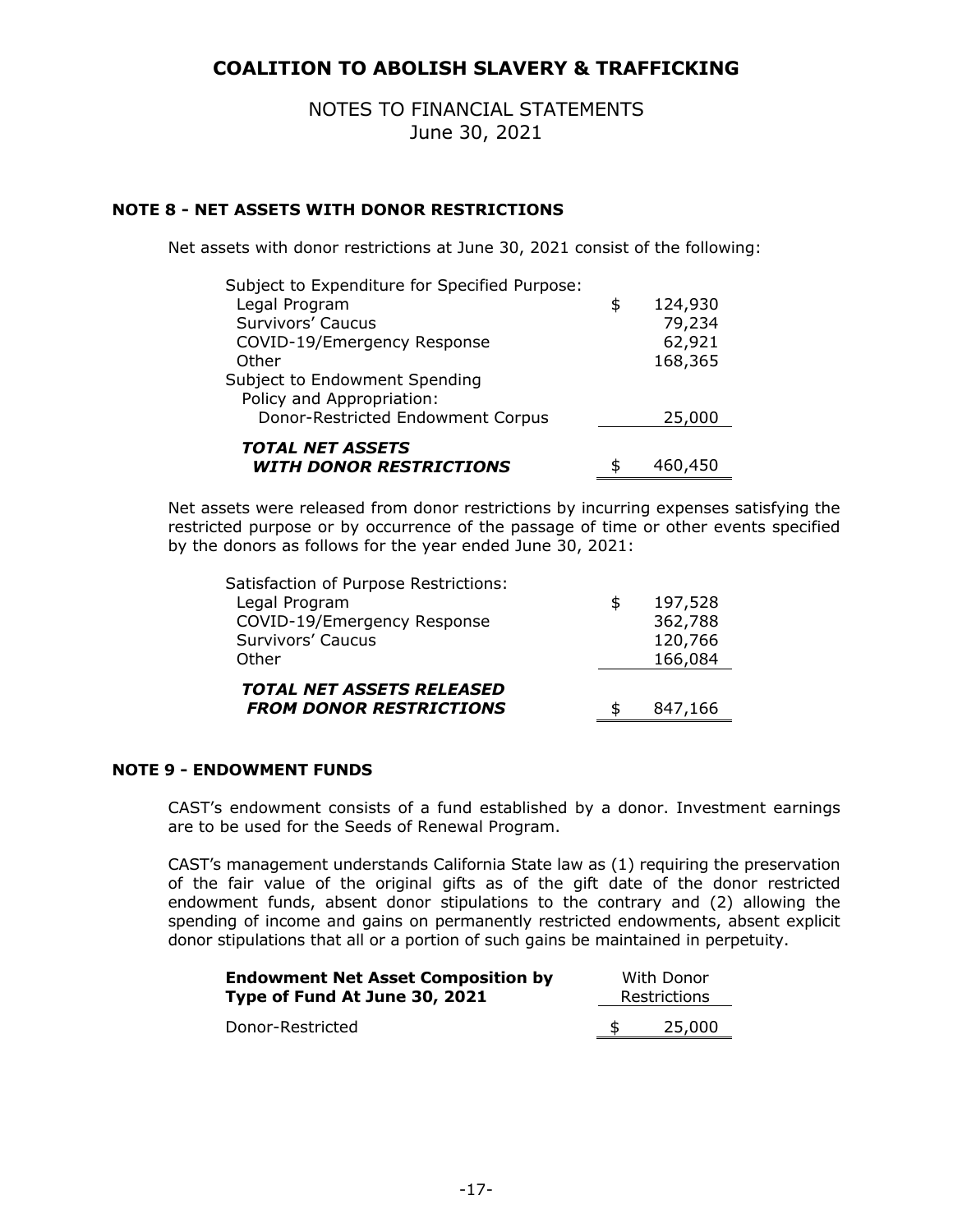### NOTES TO FINANCIAL STATEMENTS June 30, 2021

#### **NOTE 9 - ENDOWMENT FUNDS** (continued)

From time to time, the fair value of assets associated with donor-restricted endowment funds may fall below the level that the donor requires CAST to retain as a fund of perpetual duration. In accordance with the provisions of Accounting Standards Codification (ASC) Topic No. 958, deficiencies of this nature are reported in net assets with donor restrictions. At June 30, 2021, there were no deficiencies in the endowment funds.

| With Donor<br>Restrictions |  |
|----------------------------|--|
| 25,000                     |  |
|                            |  |
|                            |  |
|                            |  |
| 25,000                     |  |
| \$                         |  |

#### **NOTE 10 - EMPLOYEE BENEFIT PLAN**

 CAST sponsors a 403(b) Thrift Plan (the Plan) for the benefit of its employees, substantially all of whom are eligible to participate after meeting minimum qualifying standards. CAST has elected to make contributions to the Plan on behalf of participating employees, who are at least 21 years of age, for 3% of their eligible compensation. For the year ended June 30, 2021, CAST's matching contribution to the Plan was \$68,595.

#### **NOTE 11 - COMMITMENTS AND CONTINGENCIES**

#### **(a) OPERATING LEASES**

CAST leases real property under a non-cancelable operating lease that expires in October 2024. Future minimum lease payments on the non-cancelable operating lease are as follows:

#### **Years Ending June 30**

| 235,679<br>79,330 |
|-------------------|
|                   |
| 228,815           |
| 224,328           |
|                   |

Rent expense, included in occupancy in the statement of functional expenses, for the year ended June 30, 2021 totaled \$207,412.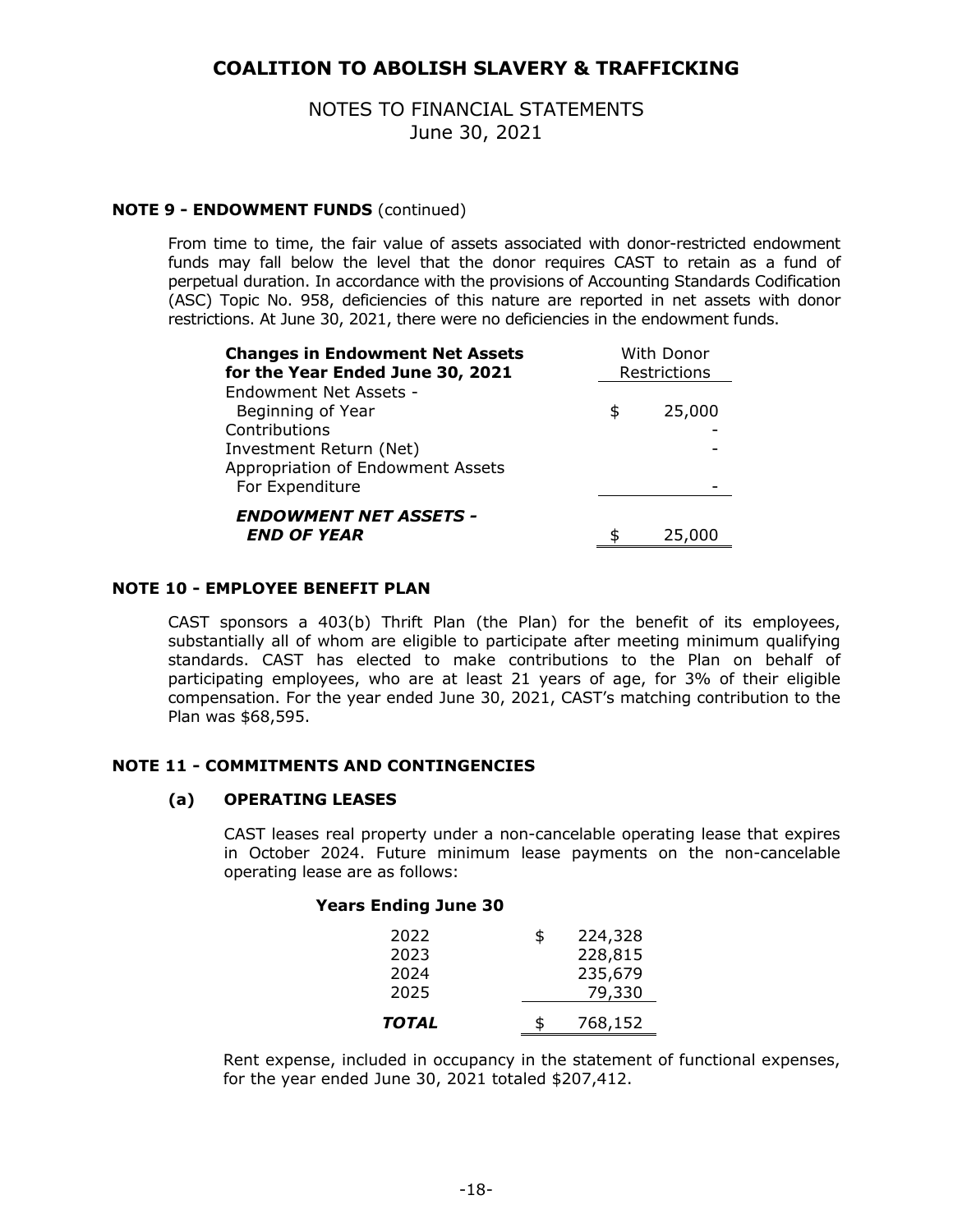### NOTES TO FINANCIAL STATEMENTS June 30, 2021

#### **NOTE 11 - COMMITMENTS AND CONTINGENCIES** (continued)

#### **(b) GOVERNMENT GRANTS AND CONTRACTS**

 CAST's grants and contracts are subject to inspection and audit by the appropriate governmental funding agency. The purpose is to determine whether program funds were used in accordance with their respective guidelines and regulations. The potential exists for disallowance of previously funded program costs. The ultimate liability, if any, which may result from these governmental audits cannot be reasonably estimated and, accordingly, CAST has no provisions for the possible disallowance of program costs in its financial statements.

#### **NOTE 12 - LIQUIDITY AND AVAILABILITY OF FINANCIAL RESOURCES**

The total financial assets held by CAST at June 30, 2021 and the amounts of those financial assets that could be made available for general expenditures within one year of the date of the statement of financial position are summarized in the following table:

| <b>FINANCIAL ASSETS AVAILABLE TO</b><br><b>MEET GENERAL EXPENDITURES</b><br><b>WITHIN ONE YEAR</b> | 4,013,420   |
|----------------------------------------------------------------------------------------------------|-------------|
| Other Assets (Refund Receivable)                                                                   | 116,112     |
| <b>Contributions Receivable</b>                                                                    | 89,127      |
| <b>Grants and Contracts Receivable</b>                                                             | 1,786,083   |
| Cash and Cash Equivalents                                                                          | \$1,977,098 |
| Financial Assets at June 30, 2021:                                                                 |             |

CAST regularly monitors liquidity required to meet its operating needs and other contractual commitments, while also striving to maximize the investment of its available funds. As part of CAST's liquidity management, it has a policy to structure its financial assets to be available as its general expenditures, liabilities, and other obligations come due. In addition, in order to manage unanticipated liquidity needs, CAST has a line of credit facility of \$350,000.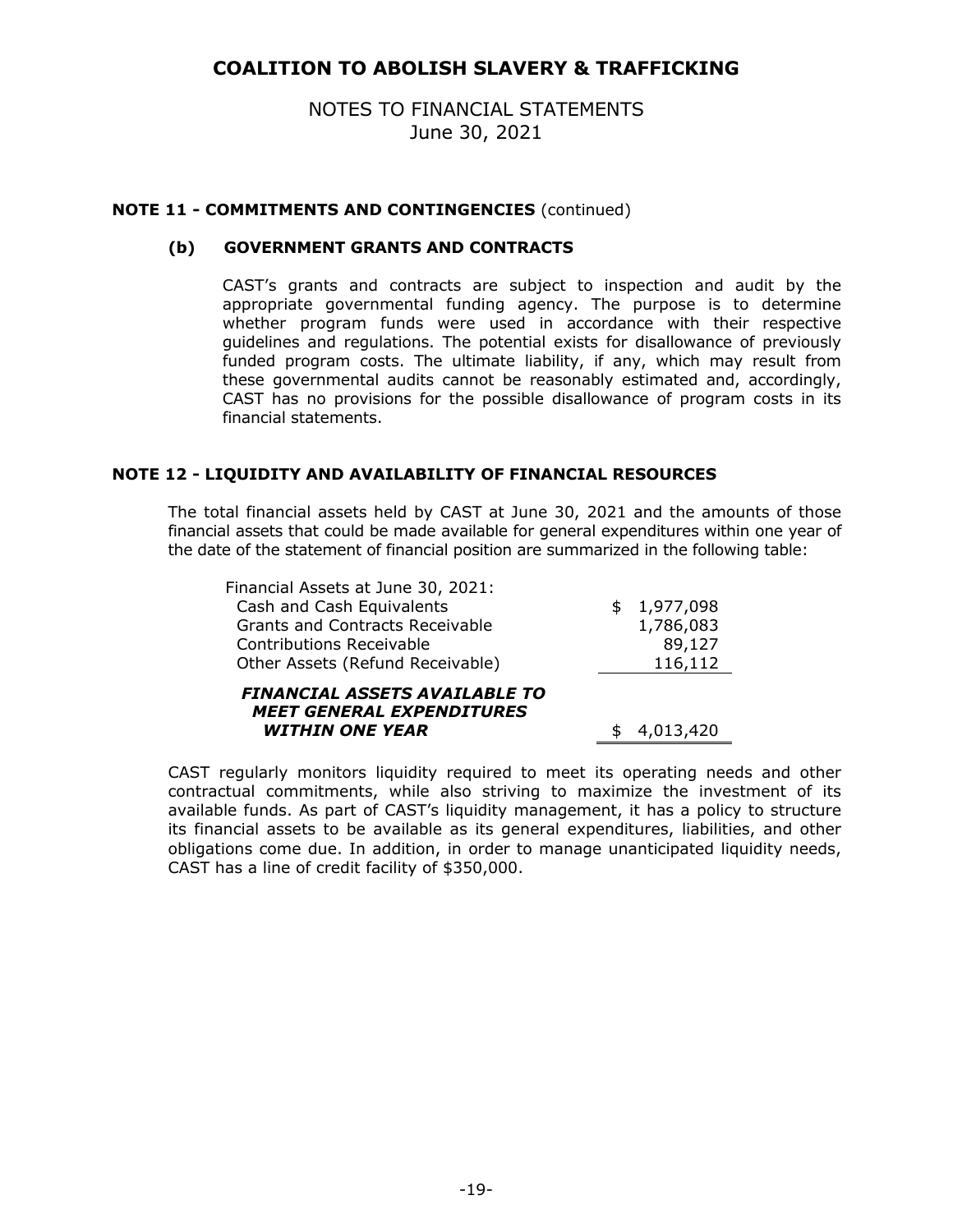SUPPLEMENTARY INFORMATION

YEAR ENDED JUNE 30, 2021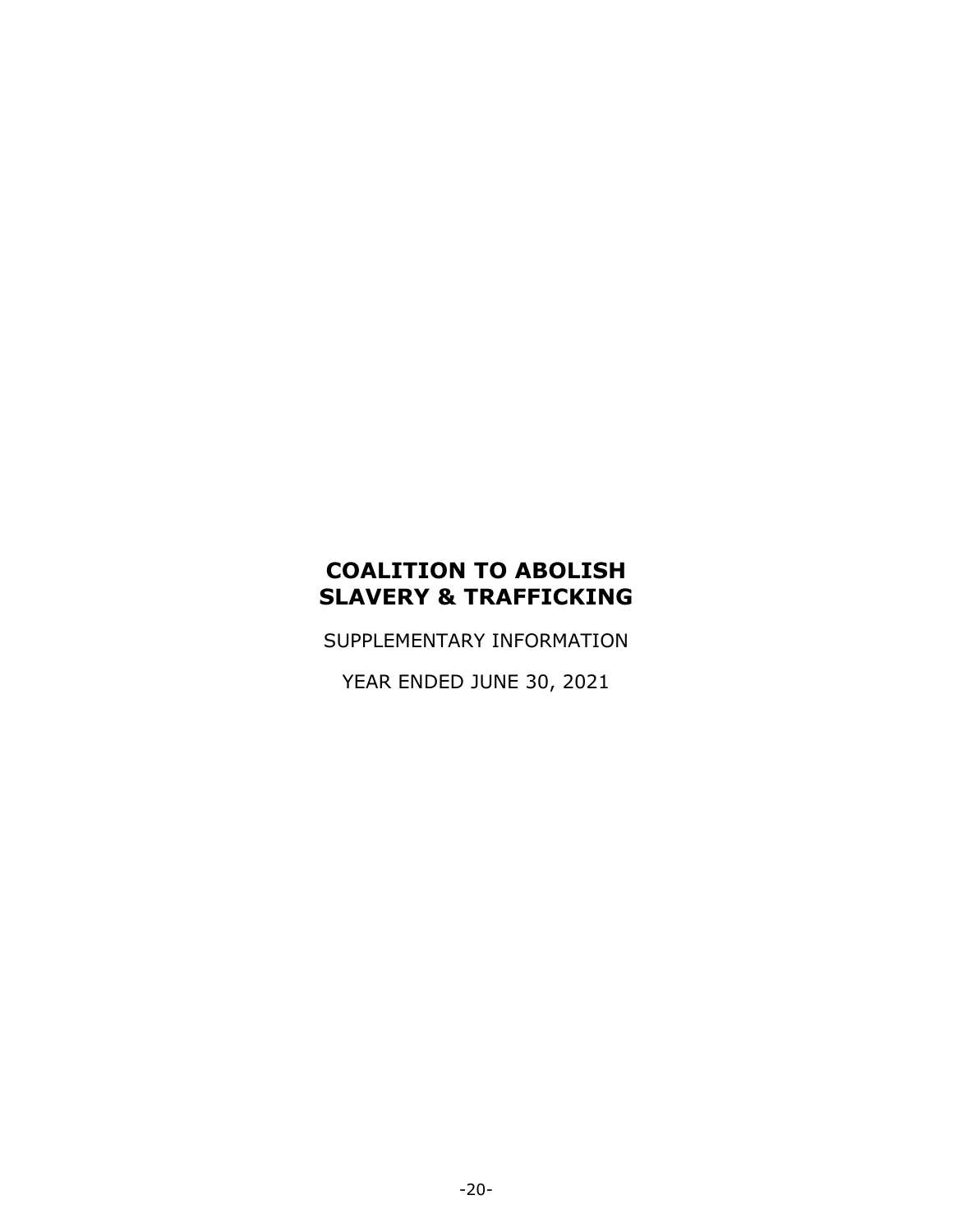#### SCHEDULE OF EXPENDITURES OF FEDERAL AWARDS Year Ended June 30, 2021

|                                                                                          | Contract<br>Number | Assistance<br>Listing<br>Number | Governmental<br>Revenue<br>Federal | Program<br>Expenditures<br>from<br>Governmental<br>Revenue |
|------------------------------------------------------------------------------------------|--------------------|---------------------------------|------------------------------------|------------------------------------------------------------|
| <b>FEDERAL AWARDS</b><br>Federal Grantor/Passed Through Grantor/Program or Cluster Title |                    |                                 |                                    |                                                            |
| <b>MAJOR AWARDS</b>                                                                      |                    |                                 |                                    |                                                            |
| U.S. Department of the Treasury:                                                         |                    |                                 |                                    |                                                            |
| City of Los Angeles:<br>COVID-19 - Coronavirus Relief Fund                               |                    |                                 |                                    |                                                            |
| CAST Acquisition - Hummingbird Haven (a)                                                 | B-20-MC-06-0523    | 21.019                          | 445,227<br>\$                      | 445,227<br>\$                                              |
| COVID-19 - Coronavirus Relief Fund                                                       |                    |                                 |                                    |                                                            |
| Project Safe Haven                                                                       | C-137057           | 21.019                          | 150,015                            | 150,015                                                    |
| <b>U.S. Department of Justice:</b>                                                       |                    |                                 |                                    |                                                            |
| <b>California Governor's Office of Emergency Services (CalOES):</b>                      |                    |                                 |                                    |                                                            |
| Specialized Emergency Housing Program                                                    | KE19028656         | 16.575                          | 66,160                             | 66,160                                                     |
| Specialized Emergency Housing Program                                                    | KE20038656         | 16.575                          | 182,131                            | 182,131                                                    |
| Innovative Response to Marginalized Victims Program                                      | KI19028656         | 16.575                          | 76,486                             | 76,486                                                     |
| Innovative Response to Marginalized Victims Program                                      | KI20038656         | 16.575                          | 70,828                             | 70,828                                                     |
| Underserved Victim Advocacy and Outreach Program                                         | UV19048656         | 16.575                          | 115,407                            | 115,407                                                    |
| Underserved Victim Advocacy and Outreach Program                                         | UV20058656         | 16.575                          | 115,919                            | 115,919                                                    |
| Legal Assistance Program                                                                 | XL19028656         | 16.575                          | 86,368                             | 86,368                                                     |
| Legal Assistance Program                                                                 | XL20038656         | 16.575                          | 111,906                            | 111,906                                                    |
| Increased Access to Services Program                                                     | KU19018656         | 16.575                          | 66,854                             | 66,854                                                     |
| XC Victim Advocate Program                                                               | C-136378           | 16.575                          | 39,328                             | 39,328                                                     |
| <b>TOTAL MAJOR AWARDS</b>                                                                |                    |                                 | \$1,526,629                        | \$1,526,629                                                |